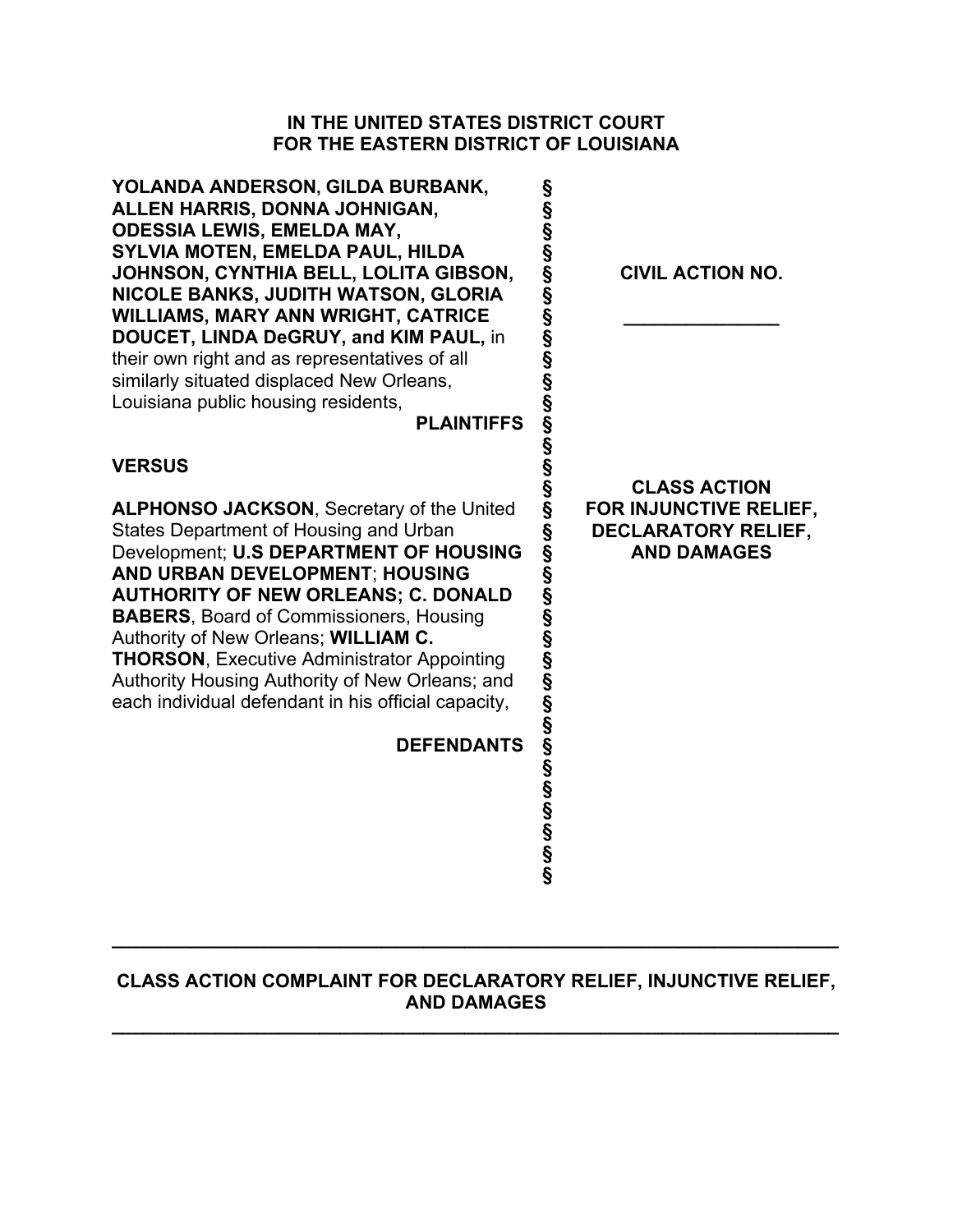#### **INTRODUCTION**

1. On August 29, 2005, Hurricane Katrina hit New Orleans causing the breach of several levees and the evacuation of hundreds of thousands of residents. Of the 354,045 residents who lived in damaged areas of New Orleans, 75 percent were African-American and more than 29 percent were poor.<sup>1</sup> Almost ten months later, a majority of these residents remain displaced. Most residents cannot return because of a shortage of housing due to a loss of approximately half of all rental housing and an increase in demand; since the storm, rental rates have increased 25-30% in New Orleans. Despite this massive shortage of housing, particularly affordable housing, the Housing Authority of New Orleans (HANO) has taken virtually no steps to repair housing units that could bring back many of the 5,146 displaced, predominantly African-American families that resided in public housing. Instead of moving quickly to re-open habitable units and make repairs where necessary, for the most part, HANO boarded up units. Most recently, the U.S. Department of Housing and Urban Development (HUD) made clear that these families would not be able to return anytime soon when it announced its plan to demolish 5,000 public housing units.

2. By failing to reopen housing units that were undamaged by Hurricane Katrina, failing to repair other units, and declaring that most of the existing public housing stock in New Orleans would be demolished, HANO and HUD (Defendants) are violating their obligation to provide non-discriminatory access to safe, affordable housing for lowincome families and breaching their contractual commitments and statutory obligations to public housing residents of New Orleans. Their actions and inactions will instead

 $\overline{a}$ 

<sup>1</sup> JOHN LOGAN, THE IMPACT OF RACE AND CLASS IN STORM DAMAGED NEIGHBORHOODS 7,15 (2006), *available at* www.s4.brown.edu/Katrina/report.pdf.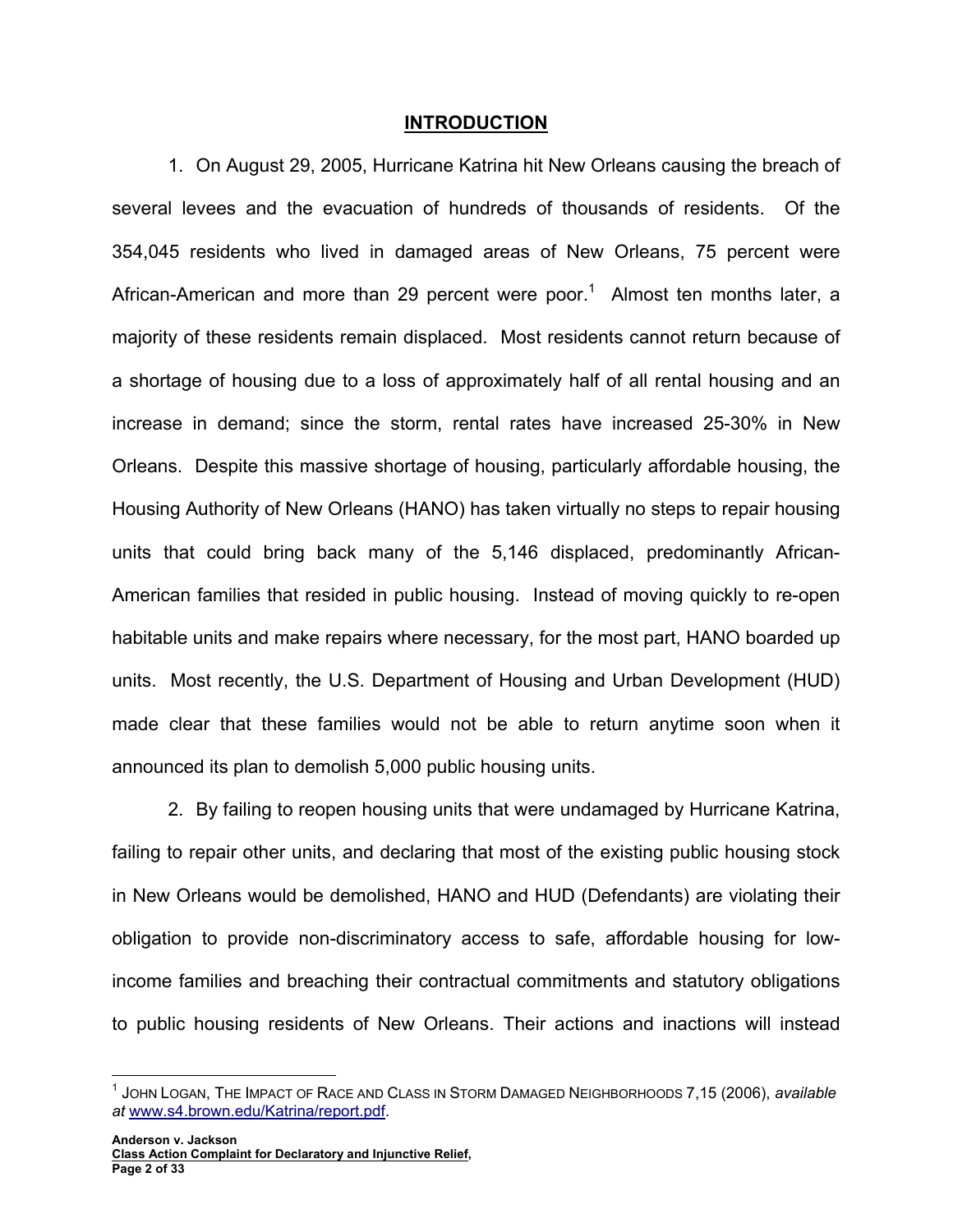effectively exclude thousands of low-income African-American families from the city. Further, Defendant HUD has failed to meet its obligations to preserve, to the extent possible, all public housing in areas affected by Hurricanes Katrina or Rita.<sup>2</sup>

3. This action is brought on behalf of the class of individual African-Americans who, before Hurricane Katrina, resided in public housing ("Plaintiffs") managed by Defendants. As a result of the devastation wrought by Hurricane Katrina, Plaintiffs were displaced from their public housing units and currently reside elsewhere or have returned or attempted to return to their public housing unit with or without Defendants' authorization. Plaintiffs want to return to their homes and to New Orleans.

4. For many years, Defendants have squeezed low-income African-American families out of public housing in New Orleans by reducing the number of public housing units from over 13,000 to approximately 7,000. Their post-Hurricane Katrina actions have exacerbated that improper conduct.

5. After Hurricane Katrina, Defendant HANO conducted surveys of public housing residents. It reported that of those surveyed, 60 percent of residents intend to return. Pre-Katrina, more than 5,100 families resided in New Orleans' public housing developments, yet Defendants intend to reopen only approximately 2,000 apartments. To date, only about 880 families have been permitted to return. Most will be unable to do so. Plaintiffs, who have been unable to return to their units, linger in uncertainty about the fate of their homes and their lives. As a result of defendants' actions, many low-income families, who are disproportionately African American, have been prohibited from returning to their homes or have returned and are living in their units in substandard conditions.

 2 Act of Dec. 30, 2005, 109 P.L. 148; 119 Stat. 2680.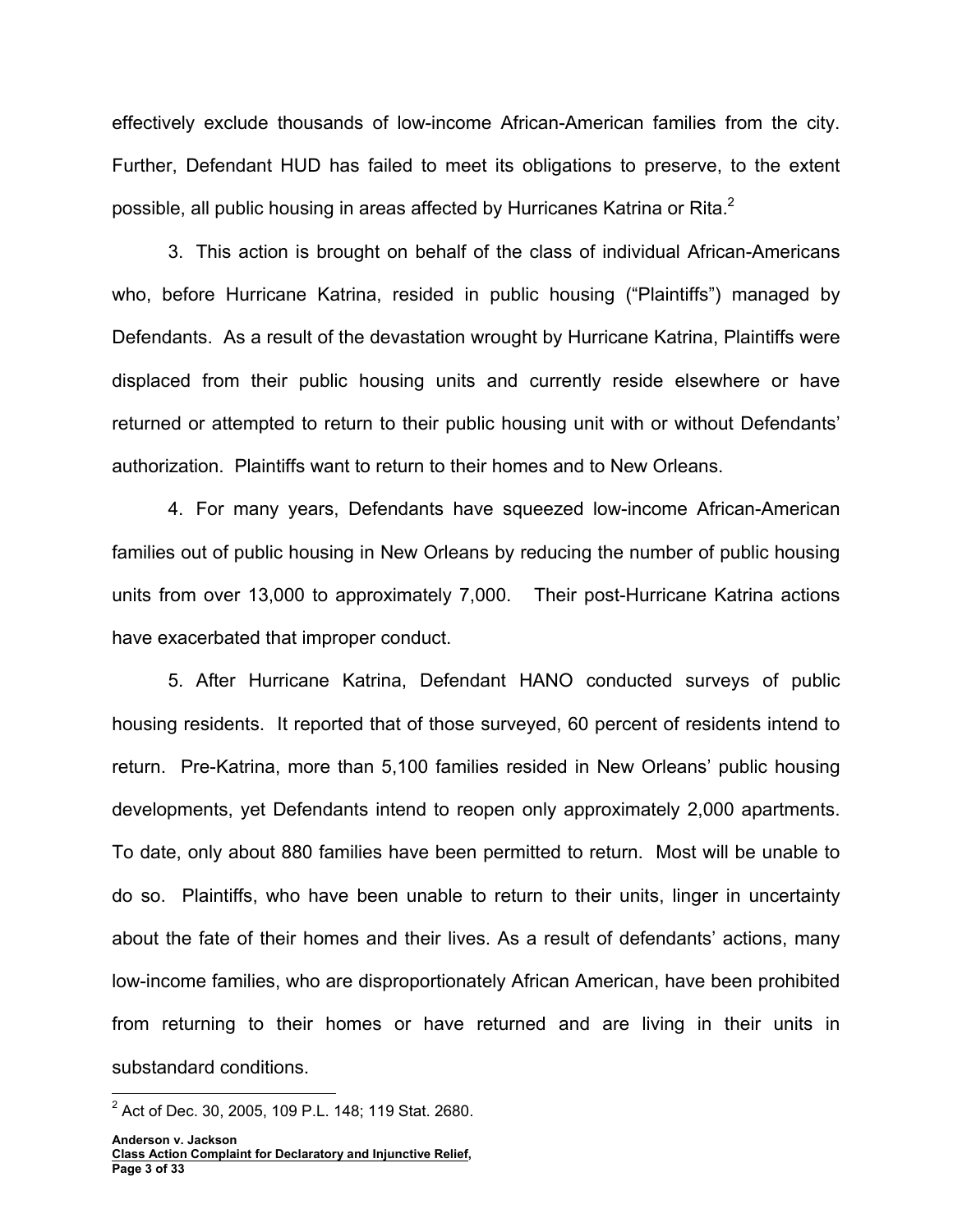6. Public statements of Defendant Alphonso Jackson, the Secretary of the U.S. Department of Housing and Urban Development, and other elected officials suggest defendants' inaction and needless delay in repairing and reopening New Orleans public housing development are based on racial animus and a clear intention to prohibit the return of many low-income African-American families.

7. On Sept. 29, 2005, Secretary Jackson, who is charged with the development of a public housing plan for New Orleans and for not only enforcement of fair housing opportunities but also furthering fair housing in the use of federal funds, stated that post-Katrina New Orleans "is not going to be as black as it was for a long time, if ever again."<sup>3</sup> On April 24, 2006, Defendant Jackson further stated that "[o]nly the best [public housing] residents should return. Those who paid rent on time, those who held a job and those who worked."<sup>4</sup>

8. Other public officials have followed Secretary Jackson's lead. On February 20, 2006, New Orleans City Council President Oliver Thomas stated "[w]e don't need soap opera watchers all day," and that if displaced residents want to come back and want to live in public housing, they better want to work.<sup>5</sup> Further, after the hurricane Louisiana Congressman Richard Baker (R-LA) said, "[w]e finally cleaned up public housing in New Orleans. We couldn't do it, but God did."6

 $\overline{a}$ <sup>3</sup> Becky Bowman et al., *Hurricane Rita: The Aftermath; Population Shift*," Тнє Но∪ѕтом Снкоміс∟є, Sept. 29, 2005. at B1.

<sup>4</sup> Bill Walsh, *Official blunt on Public Housing,* THE TIMES PICAYUNE, Apr. 25, 2006, *available at* http://www.nola.com/news/t-p/frontpage/index.ssf?/base/news-5/1145947501313590.xml. 5 <sup>5</sup> Martin Savidge, *What's next for Public Housing in New Orleans?, available at* 

http://www.msnbc.msn.com/id/11485681/. <sup>6</sup> Charles Babington, *Some GOP Legislators Hit Jarring Notes in Addressing Katrina*, THE WASHINGTON

POST, Sept. 10, 2005, at A04, *available at* http://www.washingtonpost.com/wpdyn/content/article/2005/09/09/AR2005090901930.html.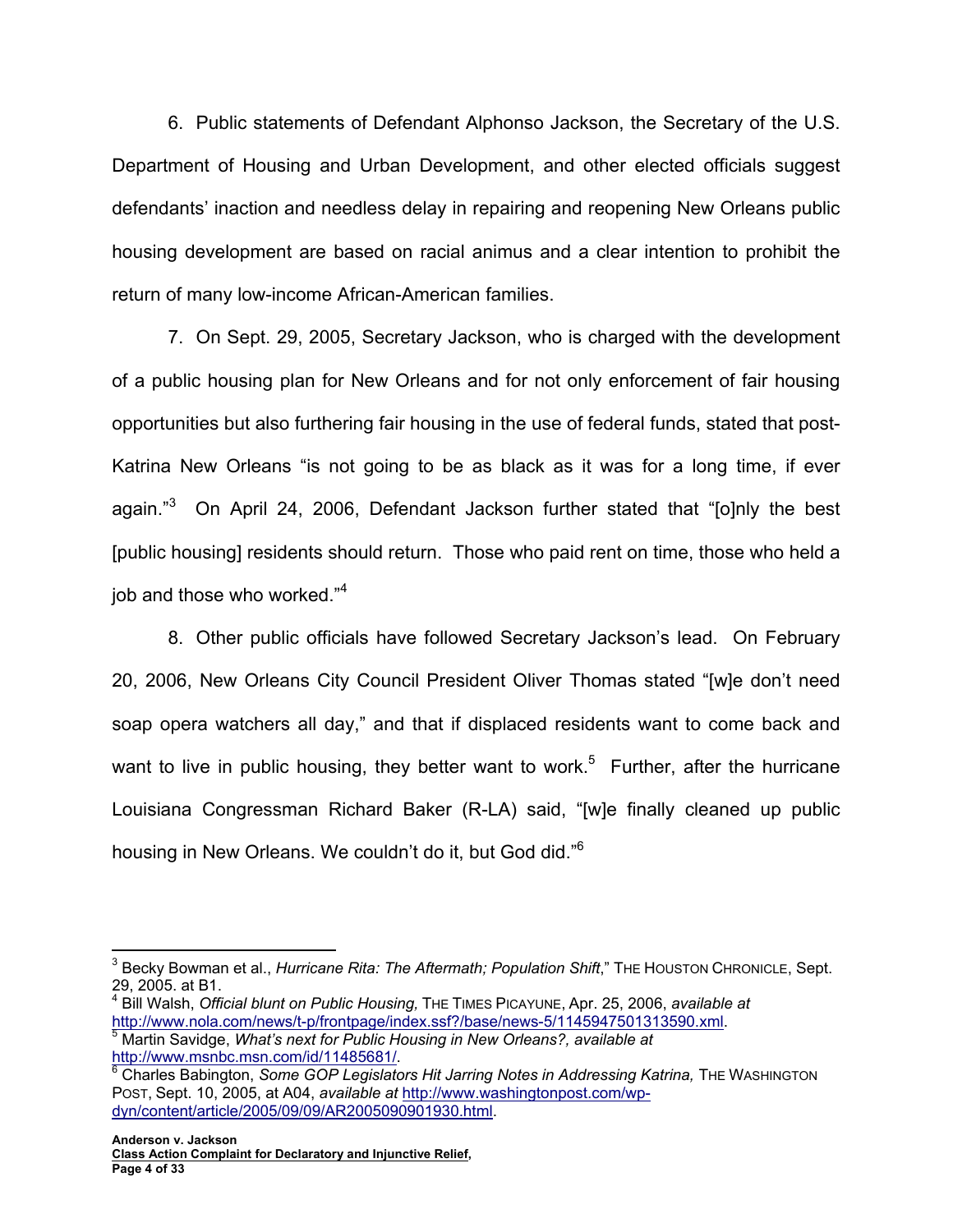9. After Hurricane Katrina, Defendants suggested that many public housing units were salvageable by reporting their intent to clean and repair units at the following public housing developments: Iberville, C.J. Peete, B.W. Cooper, and Lafitte. Public housing residents continued to hope for the best as Defendants delayed the promised clean up and repair efforts. Plaintiffs' fears, however, became reality when on June 14, 2006, Defendant HUD announced that it would demolish more than 5,000 public housing apartments—the St. Bernard, C. J. Peete, B. W. Cooper and Lafitte housing developments—and replace them with mixed-income developments. The demolition, scheduled to begin over the next several months, would be the largest demolition in the City's history.<sup>7</sup> It would effectively deprive thousands of public housing families of the ability to return to New Orleans, without hearing, input, or any due process protection.

10. Defendants' discriminatory policies and practices have been carried out under the direction, and with the full consent, knowledge, encouragement, and ratification of the Defendants' highest officials. Defendants' discriminatory policies and practices have been maintained intentionally, maliciously, and with willful, callous, wanton, and reckless disregard for plaintiffs' federally protected rights.

11. Defendants' actions, inactions and plan to demolish 5,000 public housing units, have and will have an adverse impact on African-American residents of New Orleans who want to return but due to Defendants' actions and inactions will be excluded from the City, in violation of the Fair Housing Act, 42 U.S.C. § 3604 *et seq*. Furthermore, Defendants' statements, their purposeful inaction, and their stated intent to demolish public housing make clear Defendants' intent to purposefully reduce the

 7 Susan Saulny, *5,000 Public Housing Units in New Orleans Are To Be Razed,* N.Y. TIMES, June 15, 2006, at A16.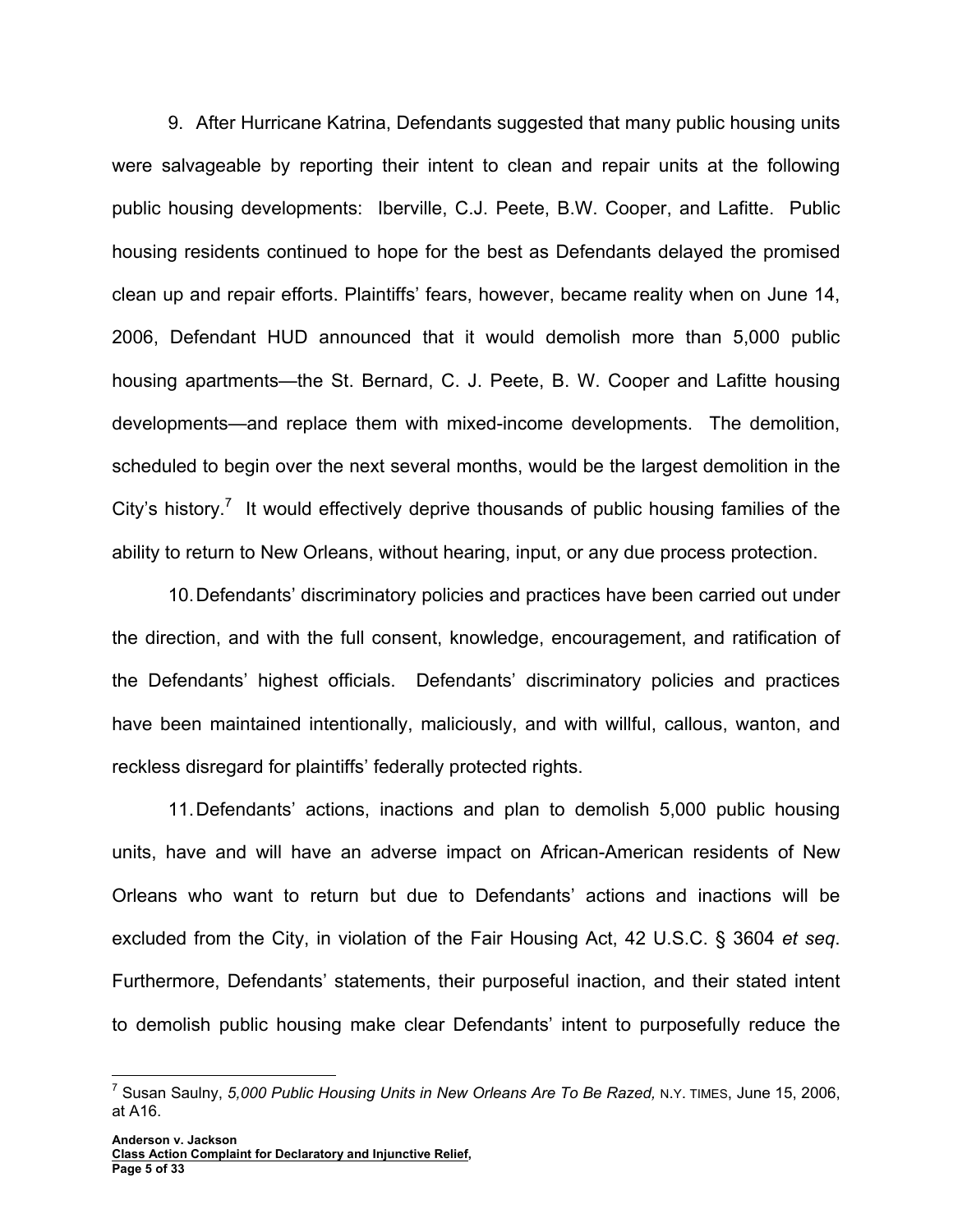number of low-income, African-American residents of New Orleans, in violation of the Fair Housing Act, 42 U.S.C. § 3604 *et seq*. Plaintiffs bring this action against Defendants for temporary, preliminary, and permanent injunctive relief, a declaratory judgment, and damages for discrimination on the basis of race in the rental of housing. Plaintiffs request that the Court enjoin Defendants from demolishing any public housing properties in New Orleans pending resolution of Plaintiffs' claims on the merits.

12. Defendants' actions or inactions have further denied Plaintiffs' their rights under the Fifth and Fourteenth Amendments to the U.S. Constitution and constitute an actual or de facto demolition for which Plaintiffs are entitled to procedural relief pursuant to the U.S. Housing Act of 1937, 42 U.S.C. § 1437p(a)(3). In addition, Defendants have constructively evicted Plaintiffs and breached plaintiffs' leases in violation of state statutory and common law. Finally, Defendants' actions constitute violations of international law.

13. As a direct and proximate result of Defendants' discriminatory policies and practices, Plaintiffs have suffered, and in the future will continue to suffer, economic loss, humiliation, embarrassment, and emotional distress. Plaintiffs and the class members who they seek to represent bring claims against Defendants to require that they allow Plaintiffs to return to apartments that sustained little or no damage, repair public housing developments as soon as practicable, and permit residents to return to their public housing unit and rebuild their lives.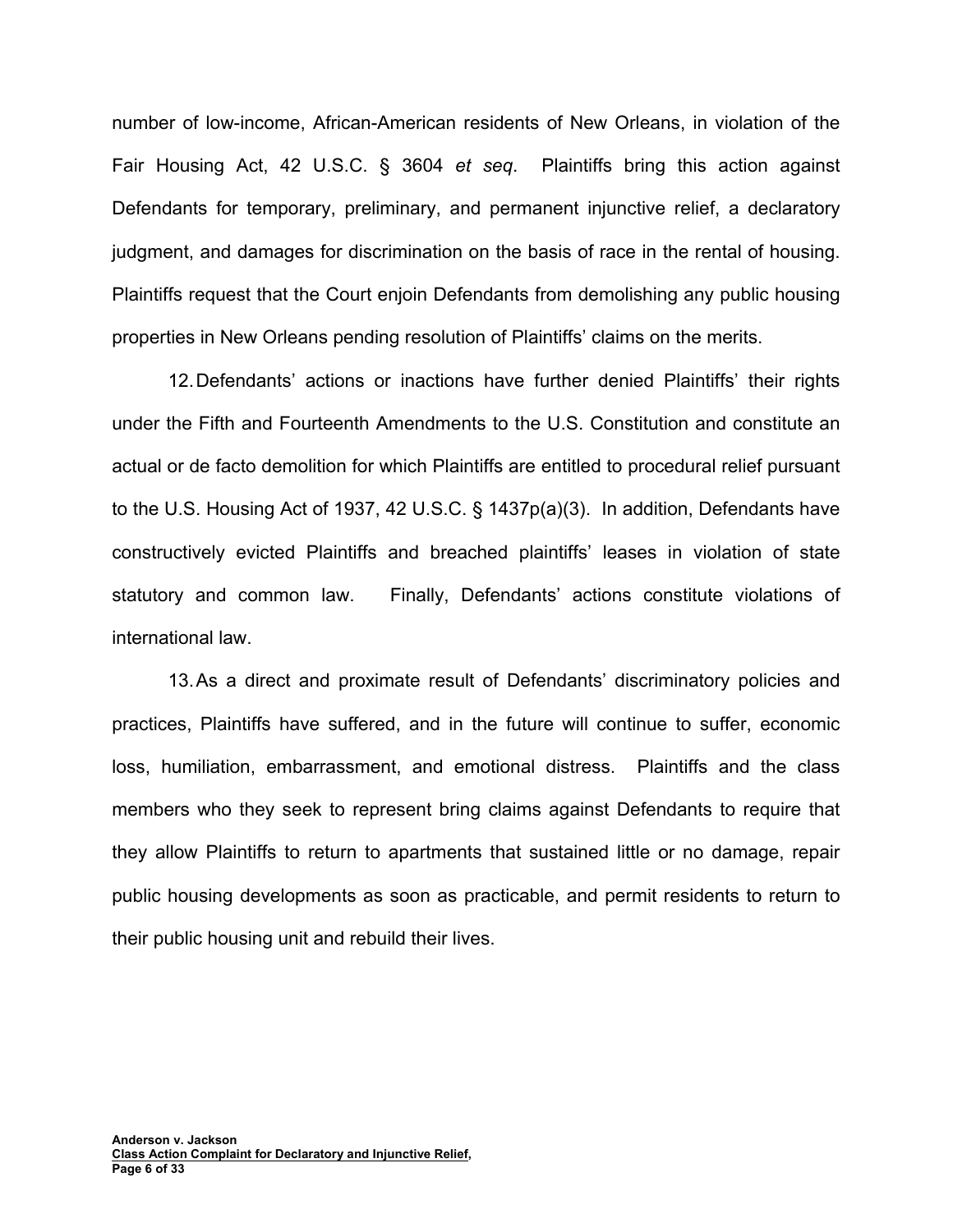#### **JURISDICTION AND VENUE**

14. This Court has jurisdiction of the claims asserted in this complaint pursuant to 28 U.S.C. §§ 1331, 1343 and 1367. Plaintiffs' action for injunctive relief and damages is authorized under 28 U.S.C. § 2201 and Federal Rules of Civil Procedure 8, 57, and 65.

15. Venue is proper in this district pursuant to 28 U.S.C. § 1391, in that a substantial part of the events giving rise to this action occurred in this district, a substantial part of property that is the subject of the action is situated in this district, and most of the Defendants may be found in this district.

#### **PARTIES**

#### **A. PLAINTIFFS**

16. Plaintiffs are African-American citizens of the United States who as of August 29, 2005 resided in public housing developments in New Orleans, Louisiana, pursuant to written leases, and were involuntarily displaced as a result of Hurricane Katrina. Plaintiffs wish to return to their public housing residences, which are permanent, affordable housing units within the community of their choice. They have been unable, however, to do so because Defendants HANO and HUD have unlawfully prevented their return by approving the demolition of their apartments without consultation with the Plaintiffs and/or delaying or failing to make needed repairs or rebuild damaged properties. The named Plaintiffs bring this action on their own behalf and as representatives for a class of all similarly situated African-American public housing residents.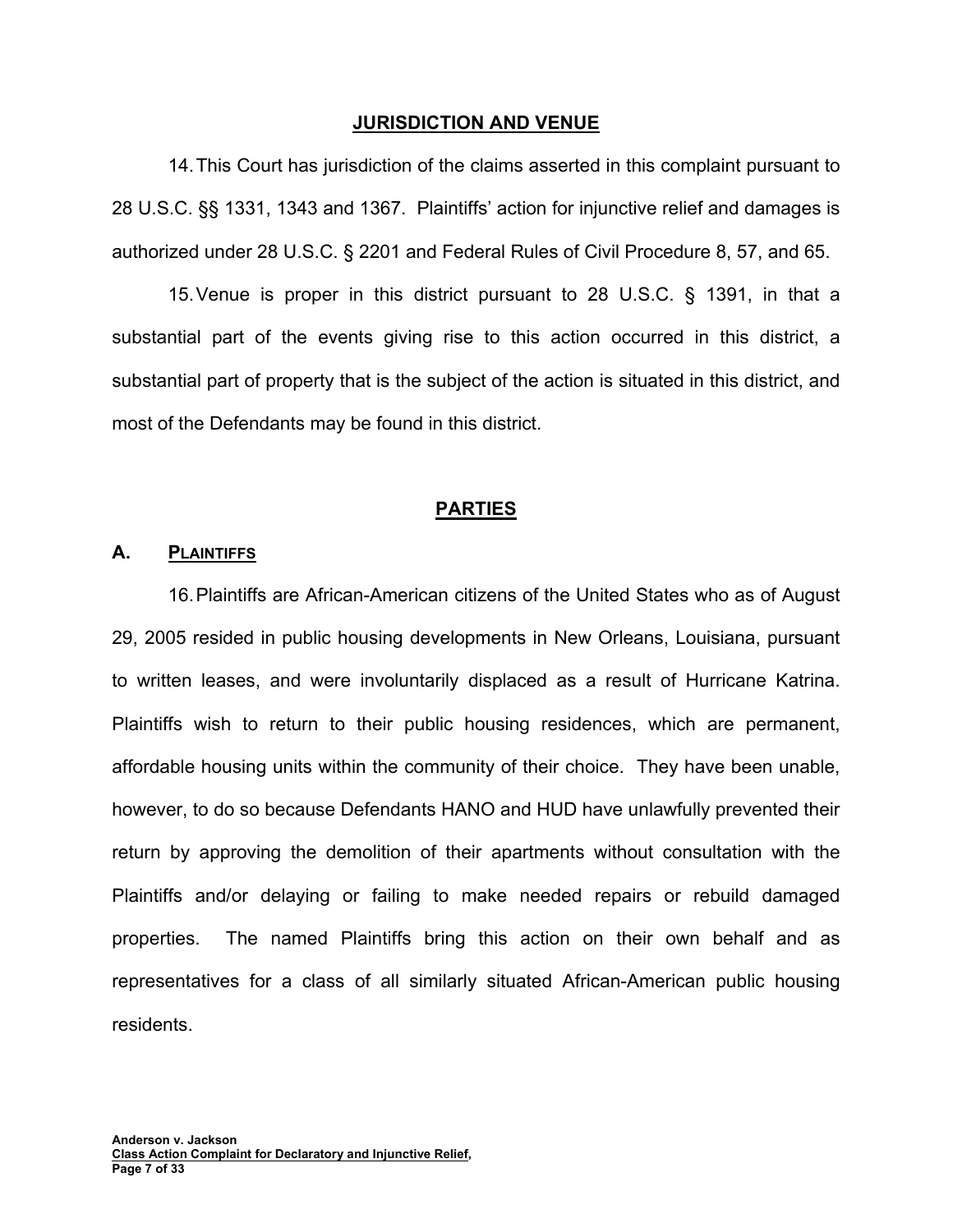17. Plaintiff **YOLANDA ANDERSON** is an African-American citizen of the United States. Prior to Hurricane Katrina, she had leased an apartment at HANO's C.J. Peete public housing development.

18. Ms. Anderson lived in the C.J. Peete development for approximately three (3) years but was displaced after the storm and lives temporarily in Atlanta, Georgia. She visited her apartment at the C.J. Peete public housing development and found some flood damage and mildew. Additionally, her home was vandalized and some of her belongings stolen. Ms. Anderson wants to move back into her apartment because she was born and raised in New Orleans, and her apartment is affordable and accessible to public transportation. Defendants prevented her from permanently returning, however, by failing to repair and clean her home, and supply electricity, running water, and a working heater, and by authorizing the demolition of the housing development.

19. Plaintiff **GILDA BURBANK** is an African-American citizen of the United States. Prior to Hurricane Katrina, she leased an apartment at HANO's St. Bernard public housing development.

20. Ms. Burbank lived in the St. Bernard housing development for approximately thirty (30) years, and she is currently a resident council member. She was displaced after the storm and lives temporarily in Houston, Texas. Ms. Burbank visited her apartment at the St. Bernard public housing development and found flood damage, mold, and mildew. She wants to move back into her apartment because it is affordable. Defendants prevented her from moving in permanently, however, by failing to repair the damage, and to supply electricity, running water, and a working heater, and by authorizing the demolition of the housing development.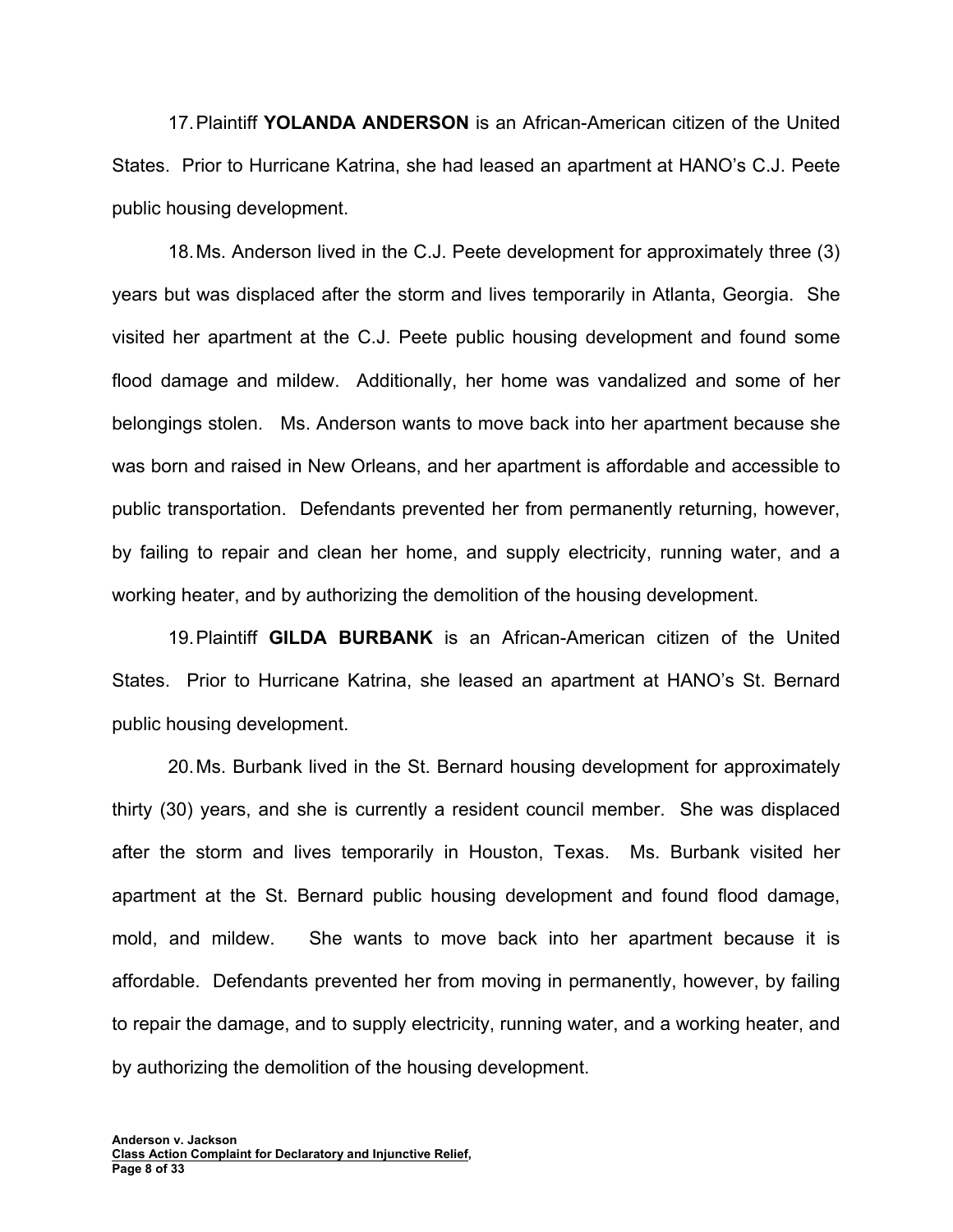21. Plaintiff **ALLEN HARRIS** is an African-American citizen of the United States. Prior to Hurricane Katrina, he leased an apartment at HANO's C.J. Peete public housing development.

22. Mr. Harris lived in the C.J. Peete development for approximately fifty (50) years. He was displaced after the storm and lived in numerous locations. Currently, he lives with family in New Orleans. He visited his apartment at the C.J. Peete public housing development and found minimal damage. Mr. Harris wants to move back into his apartment because it is located in a close-knit community and is affordable. Defendants prevented him from returning permanently by failing to make repairs, supply electricity, running water, and a working heater in his apartment and by authorizing the demolition of the development.

23. Plaintiff **DONNA JOHNIGAN** is an African-American citizen of the United States. Prior to Hurricane Katrina, she leased an apartment at HANO's B.W. Cooper public housing development. Ms. Johnigan lived there for approximately thirty (30) years and currently serves as the vice president of programs of the resident council.

24. Ms. Johnigan lived in the B.W. Cooper for approximately thirty (30) years, but she was displaced after Hurricane Katrina and lives temporarily in Houston, Texas. She visited her apartment at the B.W. Cooper public housing development and found flood damage and mold. Ms. Johnigan wants to move back into her apartment because it is affordable. Defendants prevented her from moving in permanently, however, by failing to repair the damages, and by authorizing the demolition of the housing development.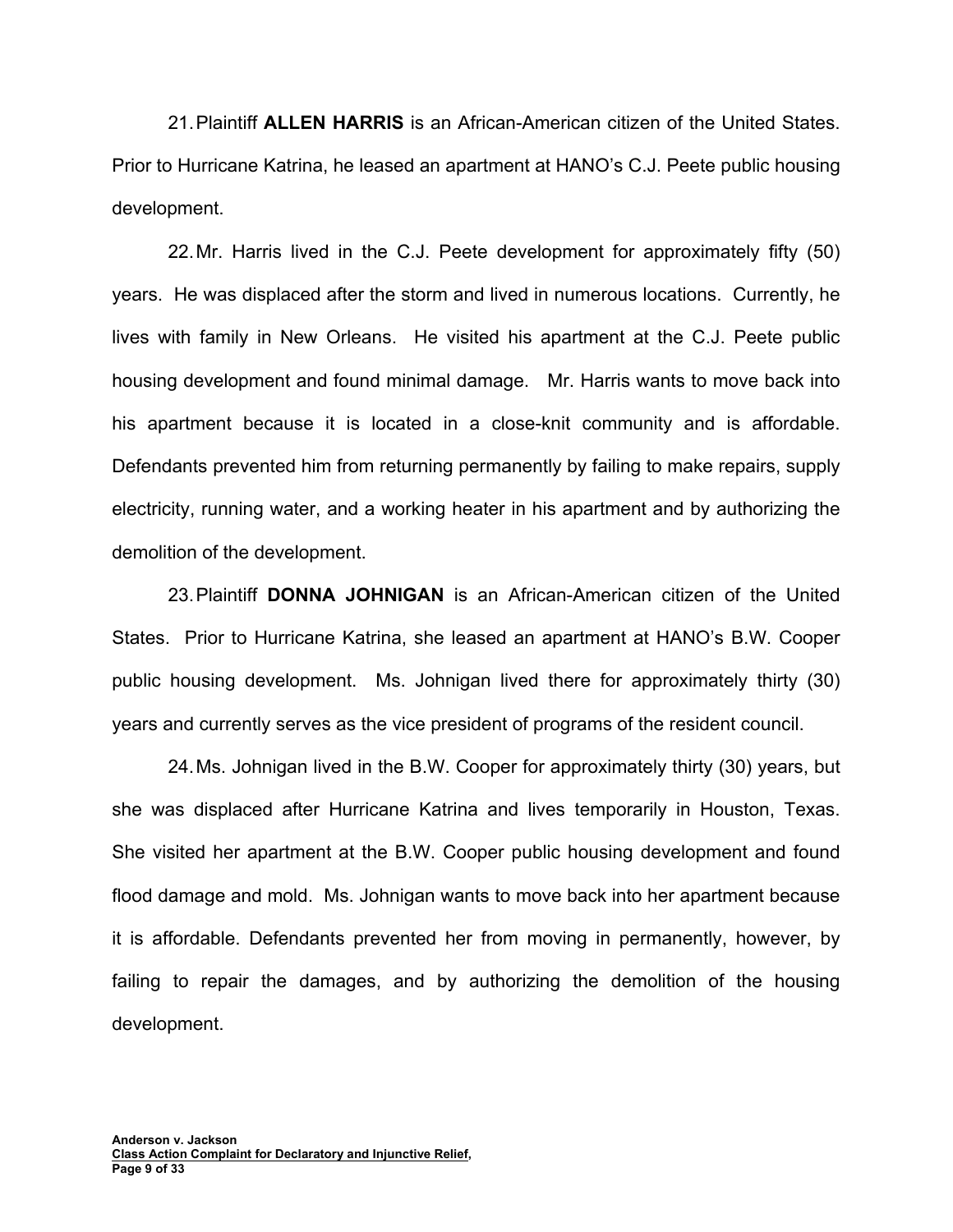25. Plaintiff **ODESSIA LEWIS** is an African-American citizen of the United States. Prior to Hurricane Katrina, she leased an apartment at HANO's Lafitte public housing development.

26. Ms. Lewis lived in the Lafitte housing development for approximately eleven (11) years. She was displaced after the storm and lives temporarily in Atlantic Beach, Florida. She visited her apartment at the LaFitte public housing development on several occasions and found flood damage, mold and mildew. The flooding destroyed all of her belongings. She wants to move back into her apartment because it is affordable. Defendants prevented her from permanently moving in by failing to repair the damaged apartment, and to supply electricity, running water, and a working heater, and by authorizing the demolition of the housing development.

27. Plaintiff **EMELDA MAY** is an African-American citizen of the United States. Prior to Hurricane Katrina, she leased an apartment at HANO's C.J. Peete public housing development.

28. Ms. May lived in the C.J. Peete development for approximately forty (40) years. She was displaced after the storm and is living temporarily in Breaux Bridge, Louisiana. She visited her apartment at the C.J. Peete and found minimal damage. After her initial visit, Ms. May's home was vandalized and some of her belongings stolen. Ms. May wants to move back into her apartment because it is affordable and accessible to public transportation. Defendants prevented her from returning permanently, however, by failing to supply electricity, running water, and a working heater in her apartment and by authorizing the demolition of the development.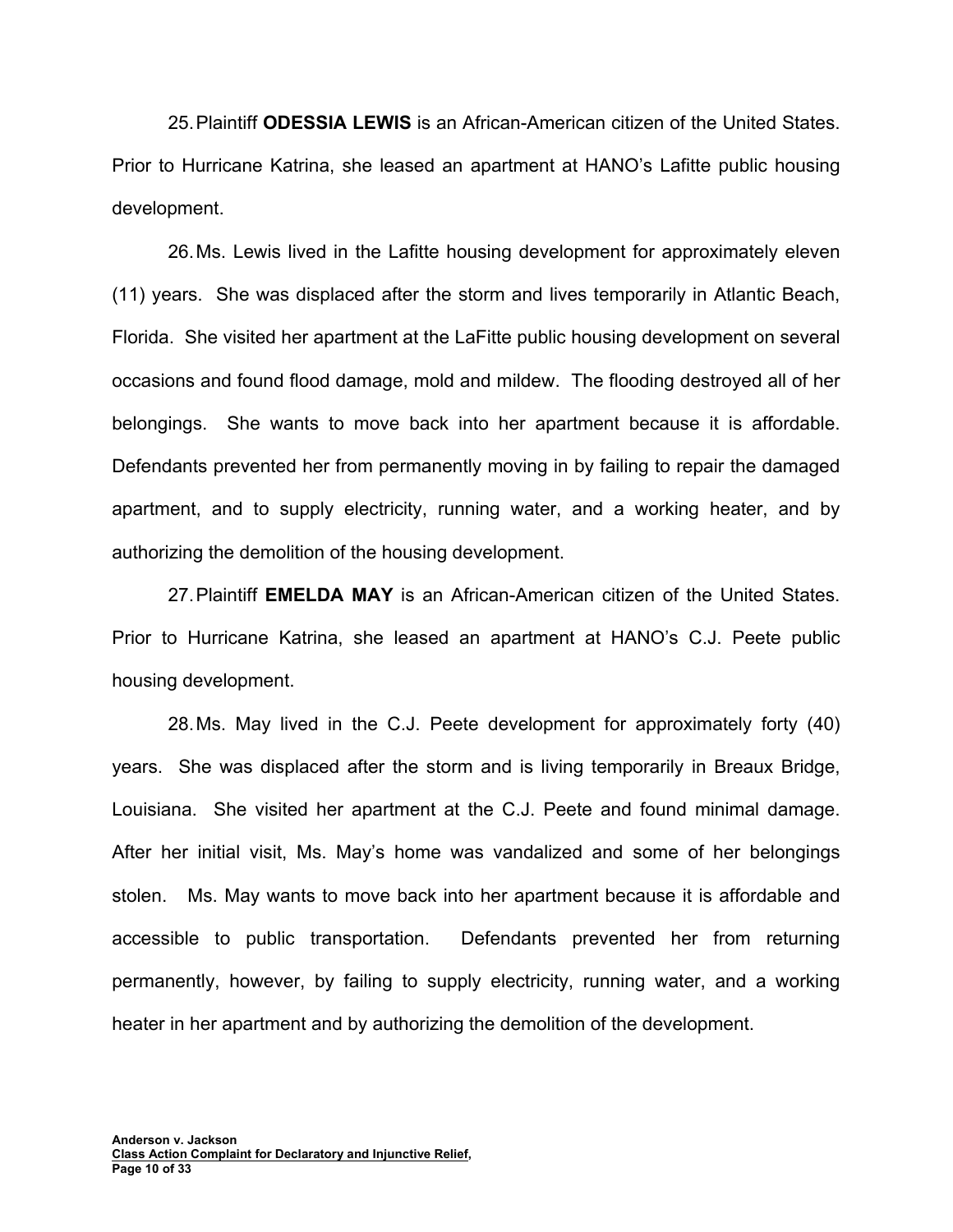29. Plaintiff **SYLVIA MOTEN** is an African-American citizen of the United States. Prior to Hurricane Katrina, she leased an apartment at HANO's C.J. Peete public housing development.

30. Ms. Moten lived in the C.J. Peete development for approximately sixteen (16) years. She was displaced as a result of Hurricane Katrina and lives temporarily in Baton Rouge, Louisiana. She visited her apartment at C.J. Peete and found minimal flood damage and mold. Ms. Moten wants to move back into her apartment because it is affordable and accessible to public transportation. Defendants prevented her from returning permanently, however, by failing to make the necessary repairs to her apartment, and by not supplying electricity, running water, and a working heater, and by authorizing the demolition of the housing development.

31. Plaintiff **EMELDA PAUL** is an African-American citizen of the United States. Prior to Hurricane Katrina, she leased an apartment at HANO's Lafitte public housing development.

32. Ms. Paul lived in the Lafitte housing development for approximately forty (40) years and currently serves as President of the Lafitte resident council. She was displaced after Hurricane Katrina and lives temporarily in a Maricopa, Arizona. She visited her apartment at the Lafitte development and found minor flood damage, mold and mildew. She wants to move back into her apartment because she was born and raised in New Orleans and her apartment is affordable. Defendants prevented Ms. Paul's return by failing to repair the damaged apartment, and to supply electricity, running water, and a working heater, and by authorizing the demolition of the housing development.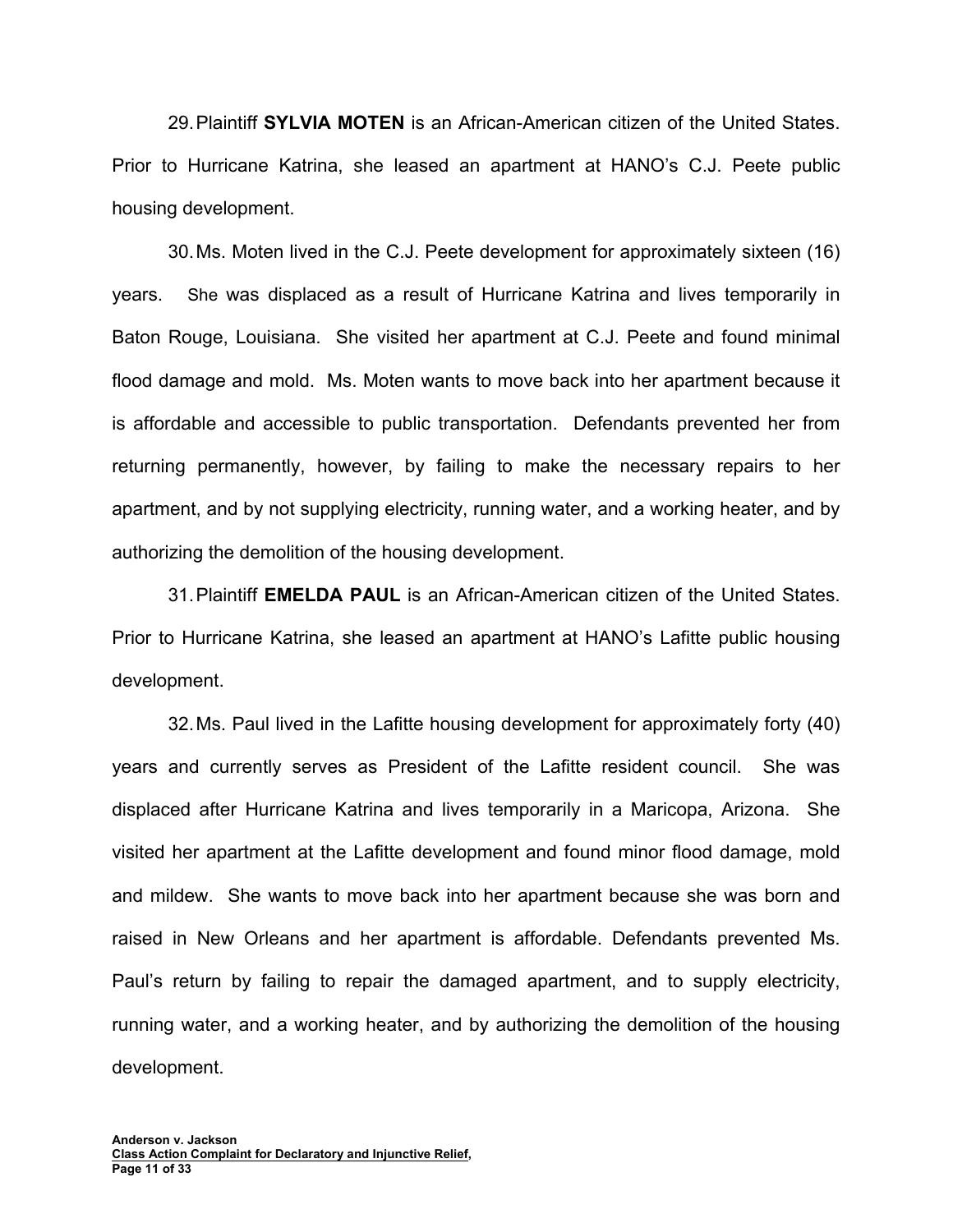33. Plaintiff **HILDA JOHNSON** is an African-American citizen of the United States. Prior to Hurricane Katrina, she leased an apartment at HANO's C.J. Peete public housing development.

34. Ms. Johnson lived in the C.J. Peete development for approximately forty (40) years. She was displaced after Hurricane Katrina and is currently homeless, living with various friends in different locations. She has visited her apartment at the C.J. Peete development frequently and found water damage to her ceiling and tiles, and mold. Ms. Johnson would like to return to her home. She has no place else to go. Defendants prevented her from moving in permanently by failing to make needed repairs, and by authorizing the demolition of the housing development

35. Plaintiff **CYNTHIA BELL** is an African-American citizen of the United States. Prior to Hurricane Katrina she leased an apartment at HANO's St. Bernard public housing development.

36. Ms. Bell has lived in the St. Bernard housing development for approximately five (5) years. She was displaced after the Hurricane is living temporarily with family in New Orleans, Louisiana. She visited her apartment and found flood and wind damage. Ms. Bell would like to return permanently to her apartment, but Defendants have prevented her from moving in by failing to make needed repairs, and by authorizing the demolition of the housing development.

37. Plaintiff **LOLITA GIBSON** is an African-American citizen of the United States. Prior to Hurricane Katrina, she leased an apartment at HANO's St. Bernard public housing development.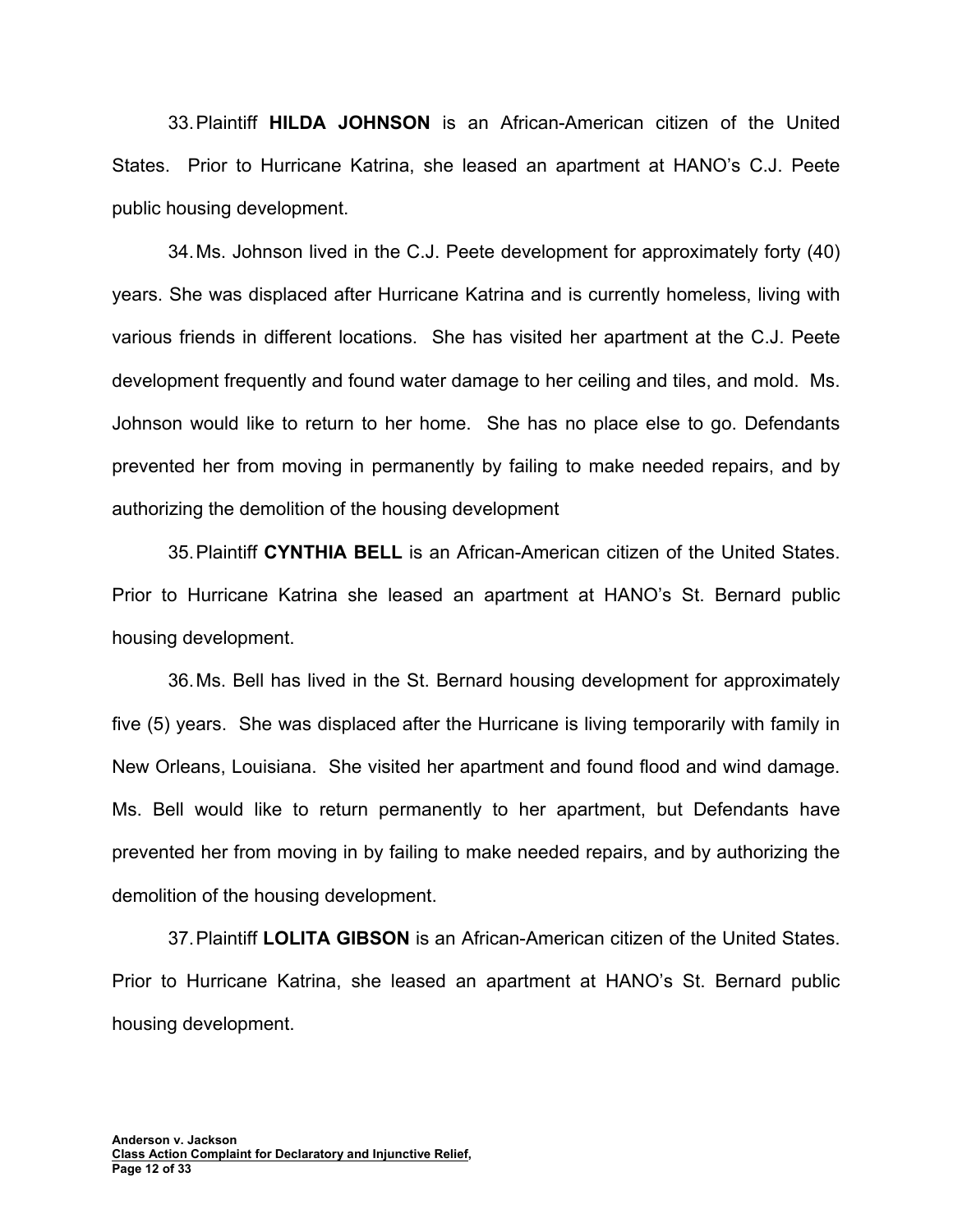38. Ms. Gibson lived in the St. Bernard housing development for approximately forty (40) years. She was displaced after Hurricane Katrina and is living temporarily in Houston, Texas. She was allowed to visit her apartment and found flood and wind damage and mold. Ms. Gibson would like to return to her apartment, but Defendants have prevented her from moving in permanently by failing to make needed repairs, and by authorizing the demolition of the housing development.

39. Plaintiff **NICOLE BANKS** is an African-American citizen of the United States. Prior to Hurricane Katrina, she leased a townhouse at HANO's Florida public housing development.

40. Ms. Banks lived in the Florida housing development for approximately twentynine (29) years. She was displaced after Hurricane Katrina and is living in temporary housing in New Orleans. Her townhouse at the Florida development sustained flood damage. She would like to return to the Florida apartment because it is in a safe location where she can raise her children.

41. Plaintiff **JUDITH WATSON** is an African-American citizen of the United States. Prior to Hurricane Katrina, she leased an apartment at HANO's B.W. Cooper public housing development.

42. Ms. Watson has lived in the B.W. Cooper development for approximately thirty-five (35) years and currently serves as the vice president of the resident council. She was displaced after the storm and lives temporarily in Baton Rouge, Louisiana. She visited her apartment the B.W. Cooper public housing development and found minimal damage. She wants to move back into her apartment because it is affordable.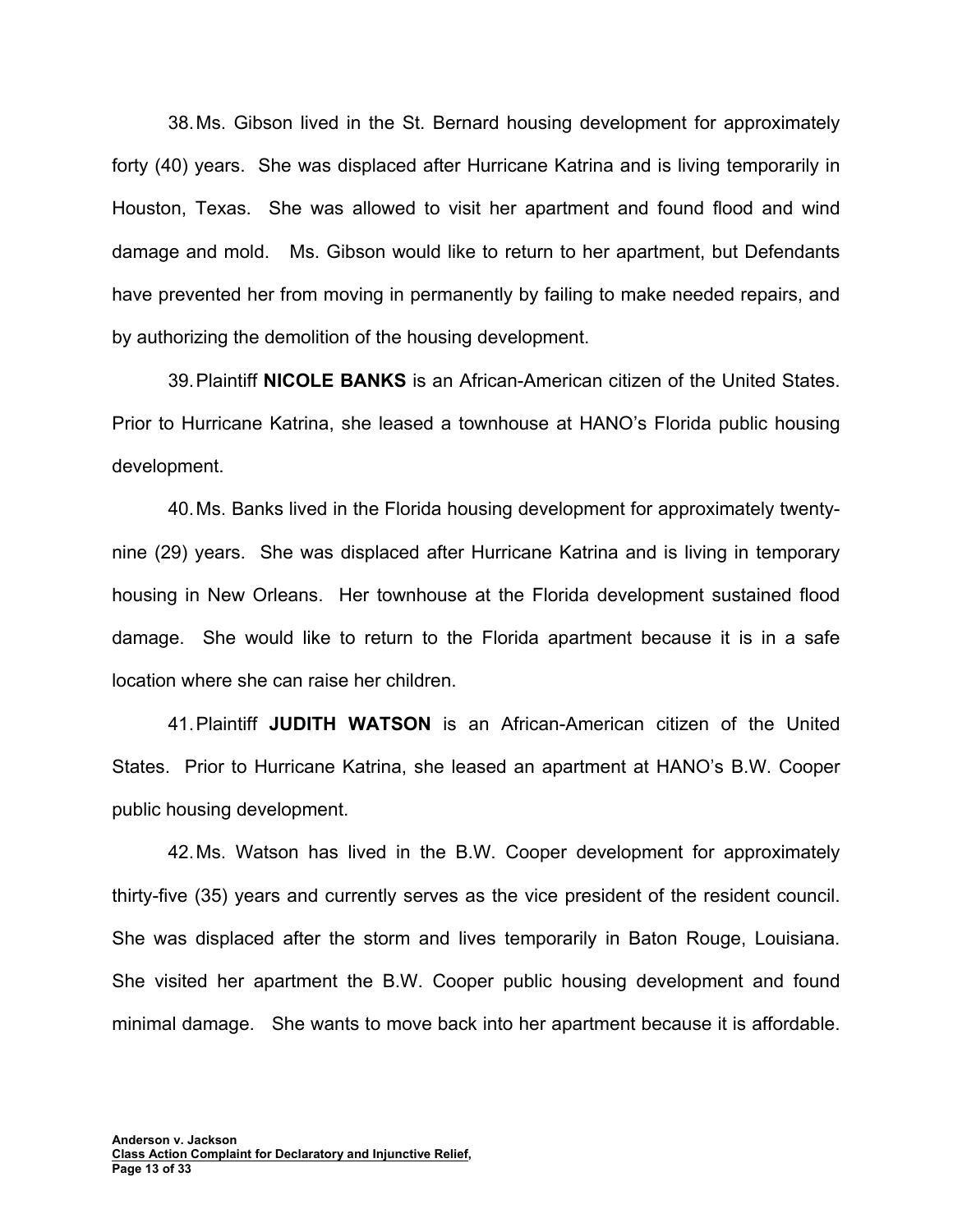Defendants prevented her from moving in permanently, however, by boarding up her apartment, and by authorizing the demolition of the housing development

43. Plaintiff **GLORIA WILLIAMS** is an African-American citizen of the United States. Prior to Hurricane Katrina, she leased an apartment at HANO's C.J. Peete public housing development in New Orleans, Louisiana.

44. Ms. Williams has lived in the C.J. Peete development for approximately twenty-two (22) years. She was displaced following the storm and is living temporarily in Algiers, Louisiana. She visited her apartment after the storm and found minimal damage. Ms. Williams wants to move back into her apartment because it is affordable and accessible to public transportation. Defendants prevented her from returning permanently, however, by failing to supply electricity, running water and a working heater in her apartment, and by authorizing the demolition of the housing development.

45. Plaintiff **MARY ANN WRIGHT** is an African-American citizen of the United States. Prior to Hurricane Katrina, she leased an apartment at HANO's Lafitte public housing development.

46. Ms. Wright lived in the Lafitte housing development for approximately twenty (20) years. She was displaced after the storm and is living temporarily in Houston, Texas. She visited her apartment at the Lafitte public housing development on several occasions and found minor flood damage, mold and mildew. She would like to move back into her apartment because she was born and raised in New Orleans, it is her home, and her apartment is affordable. Defendants prevented her moving in permanently, however, by failing to make repairs, provide electricity, running water and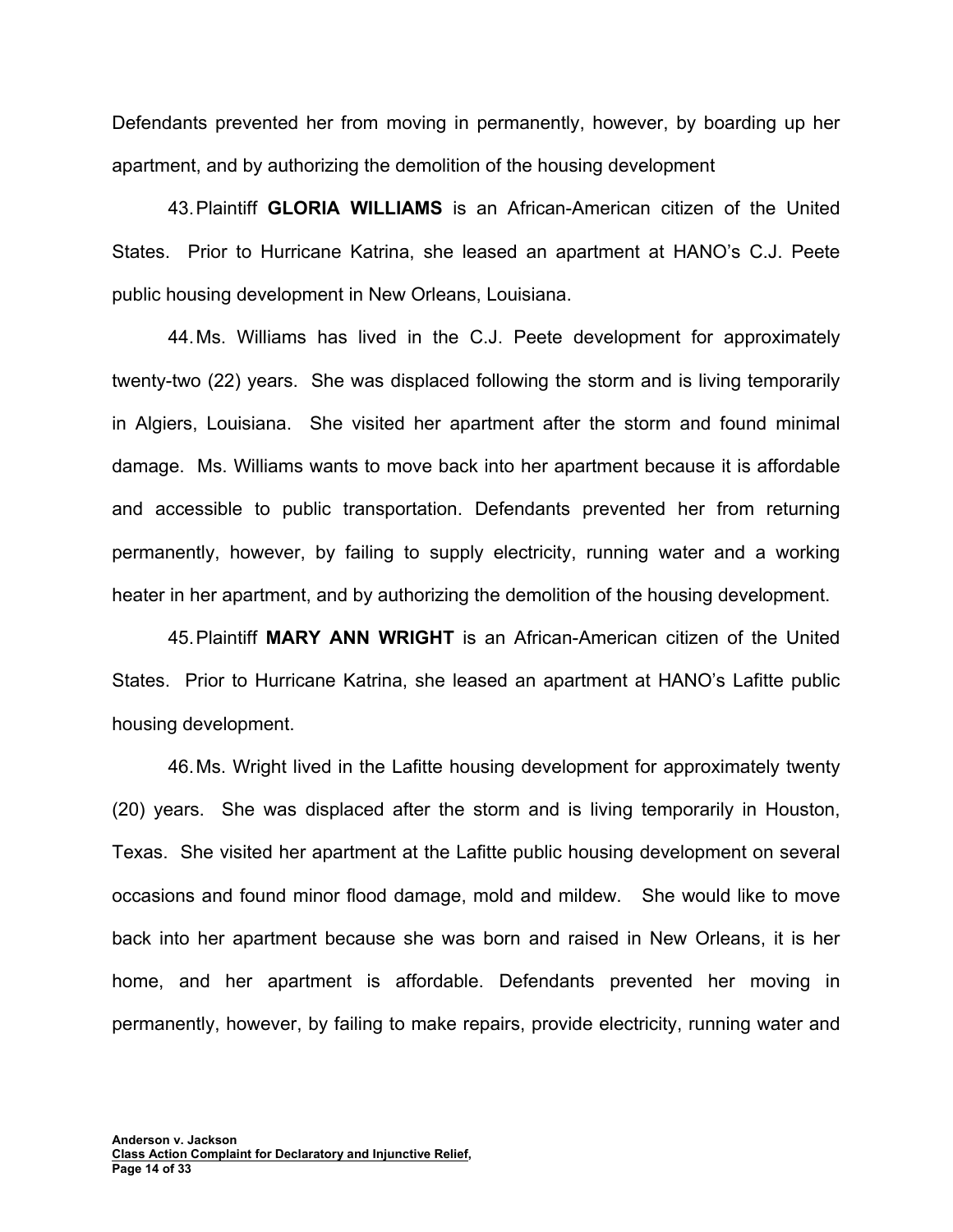a working heater in Ms. Wright's apartment, and by authorizing the demolition of the development.

47. Plaintiff **CATRICE DOUCET** is an African-American citizen of the United States. Prior to Hurricane Katrina, she leased an apartment at HANO's Iberville public housing development.

48. Ms. Doucet lived in the Iberville housing development for approximately six (6) months, and was selected as a member of the resident council. She was displaced after the storm and lives temporarily in Marshall, Texas. Ms. Doucet visited her apartment at Iberville and found roof and flood damage, and mold. She wants to move back into her apartment; however, Defendants prevented her from returning permanently by failing to make the needed repairs.

49. Plaintiff **LINDA DeGRUY** is an African-American citizen of the United States. Prior to Hurricane Katrina, she leased an apartment at HANO's Iberville public housing development.

50. Ms. DeGruy lived in the Iberville housing development for approximately eight (8) years. She was displaced after the storm and lived temporarily in Houston, Texas. She visited her apartment at Iberville on several occasions and found roof and flood damage and mold. In June of 2006, Ms. DeGruy returned to her Iberville apartment because the cost of utilities in Houston was a financial hardship. She would like to remain in her home; however, Defendants failure to complete needed repairs may force her to leave.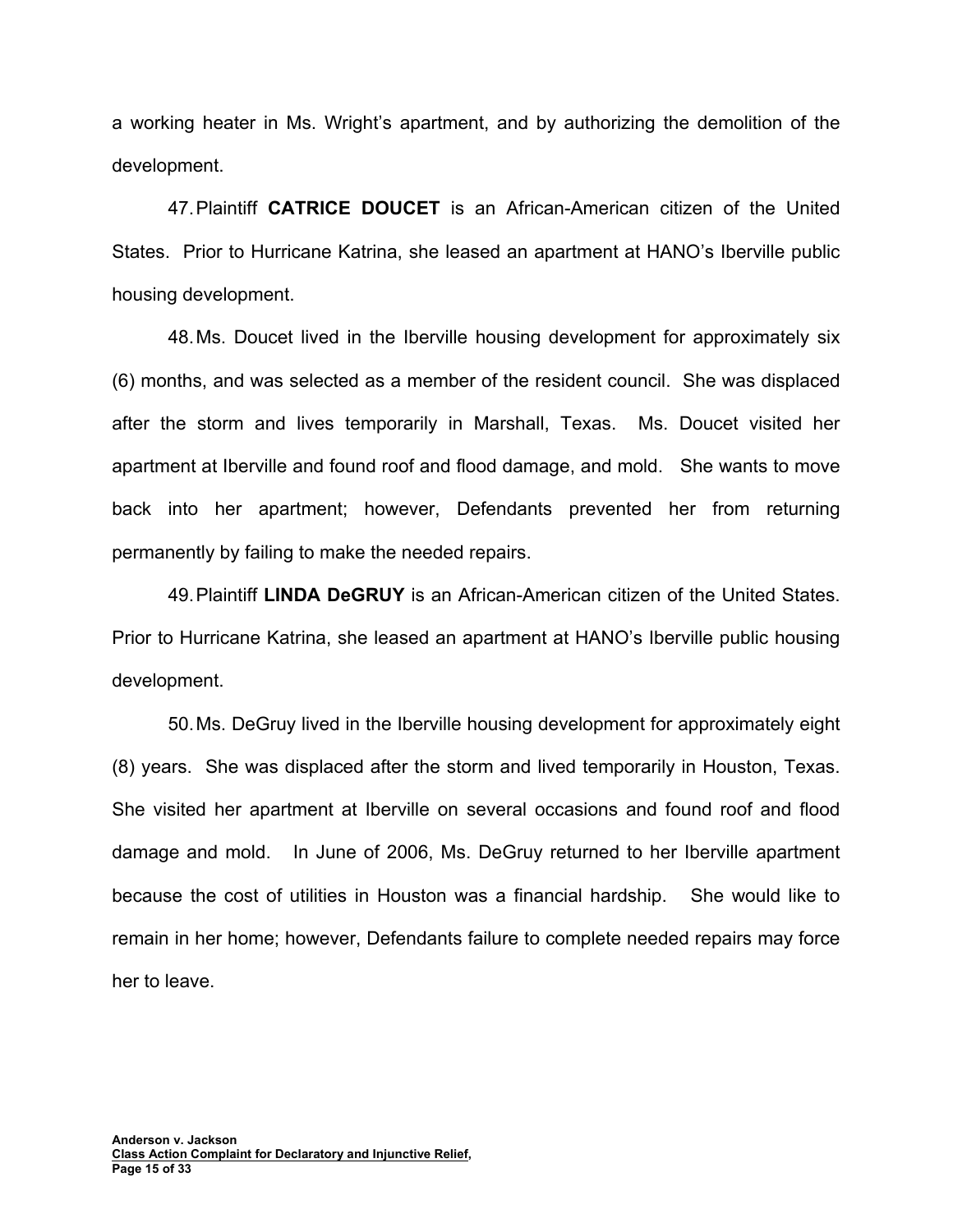51. Plaintiff **KIM PAUL** is an African-American citizen of the United States. Prior to Hurricane Katrina, she leased an apartment at HANO's Iberville public housing development.

52. Ms. Paul lived in the Iberville housing development for approximately twentyone (21) years and is currently the president of the resident council. She was displaced after Hurricane Katrina and lived temporarily with a friend in New Orleans. In February of 2006, she was invited by HANO to return to her apartment. Ms. Paul returned to her apartment at the Iberville housing development in March of 2006 and found it in need of repair. She would like to remain in her home; however, Defendants' failure to make needed repairs may force her to leave.

#### **B. DEFENDANTS**

53. Defendant **ALPHONSO JACKSON** is the Secretary of Defendant **U.S. DEPARTMENT OF HOUSING AND URBAN DEVELOPMENT,** the federal housing agency responsible for increasing homeownership, supporting community development and increasing access to affordable housing in a nondiscriminatory manner. All powers and functions of Defendant HUD are administered under the supervision and direction of Defendant JACKSON. 42 U.S.C. § 3532. He is sued in his official capacity in connection with actions taken under color of federal law. As Secretary, Defendant JACKSON coordinates federal activities affecting housing and urban development; provides technical assistance and information to state, county, town, village, or other local governments in response to community and metropolitan development problems; and consults and cooperates with state agencies concerning federal and state programs for assisting communities in developing solutions to community and metropolitan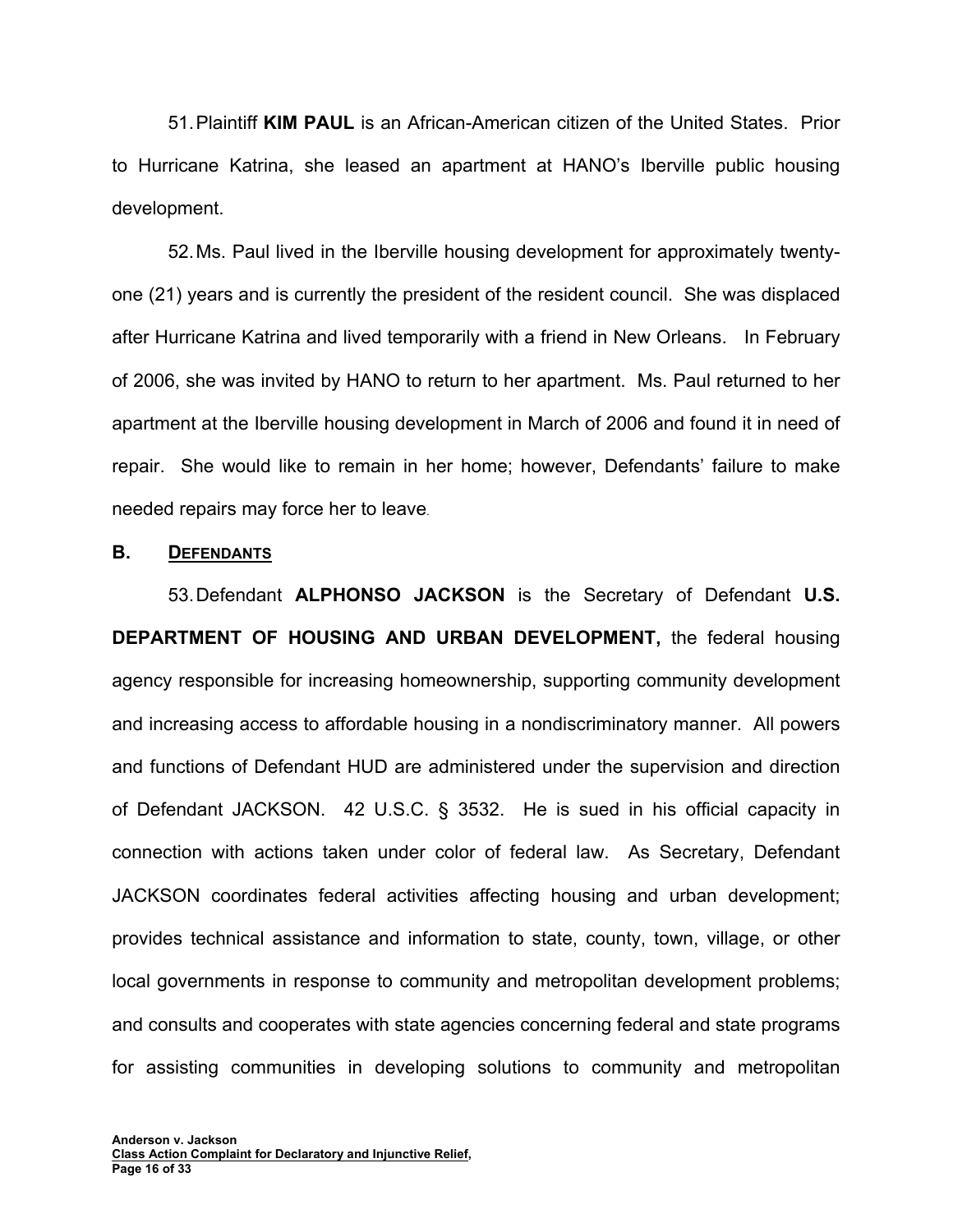development problems. *See* 42 U.S.C. § 3532(b). Defendant JACKSON is responsible for implementing the U.S. Housing Act of 1937, 42 U.S.C. § 1437 *et seq.* and its regulations relating to low-income housing assistance to public housing authorities. Defendant JACKSON is also responsible for administrative enforcement of the Fair Housing Act, 42 U.S.C. § 3604 *et seq*. and is obligated to administer housing and urban development activities and programs in a manner that affirmatively furthers fair housing. 42 U.S.C. § 3808(e)(5). As the receiver of Defendant HANO, Defendant Jackson appointed Defendants THORSON and BABERS to their HANO posts.

54. Defendant **HOUSING AUTHORITY OF NEW ORLEANS**, is a public corporation created, pursuant to the Louisiana Housing Authorities Law, LA. REV. STAT. ANN. § 40:381 *et seq.* (2006), to address "a shortage of decent, safe, and sanitary dwelling accommodations . . ." LA. REV. STAT. ANN. § 40:392 (2006). It is responsible for providing safe, decent, affordable housing to low-income citizens by creating and sustaining viable communities and for facilitating resident self-sufficiency and upward mobility. HANO has the authority to "improve, reconstruct, renovate, rehabilitate, ... manage, own, lease and operate housing, housing projects or developments, or any portions of housing projects or developments, and nonresidential and mixed-use facilities." LA. REV. STAT. ANN. § 40:436A. In 2002, Defendant HUD placed Defendant HANO in receivership after allegations of mismanagement and money squandering.

55. Defendant **WILLIAM C. THORSON** is the executive administrator of Defendant HANO. He is sued in his official capacity in connection with actions taken under color of state law. Defendant Thorson is responsible for the day-to-day operations of HANO. His responsibilities include employing and supervising HANO's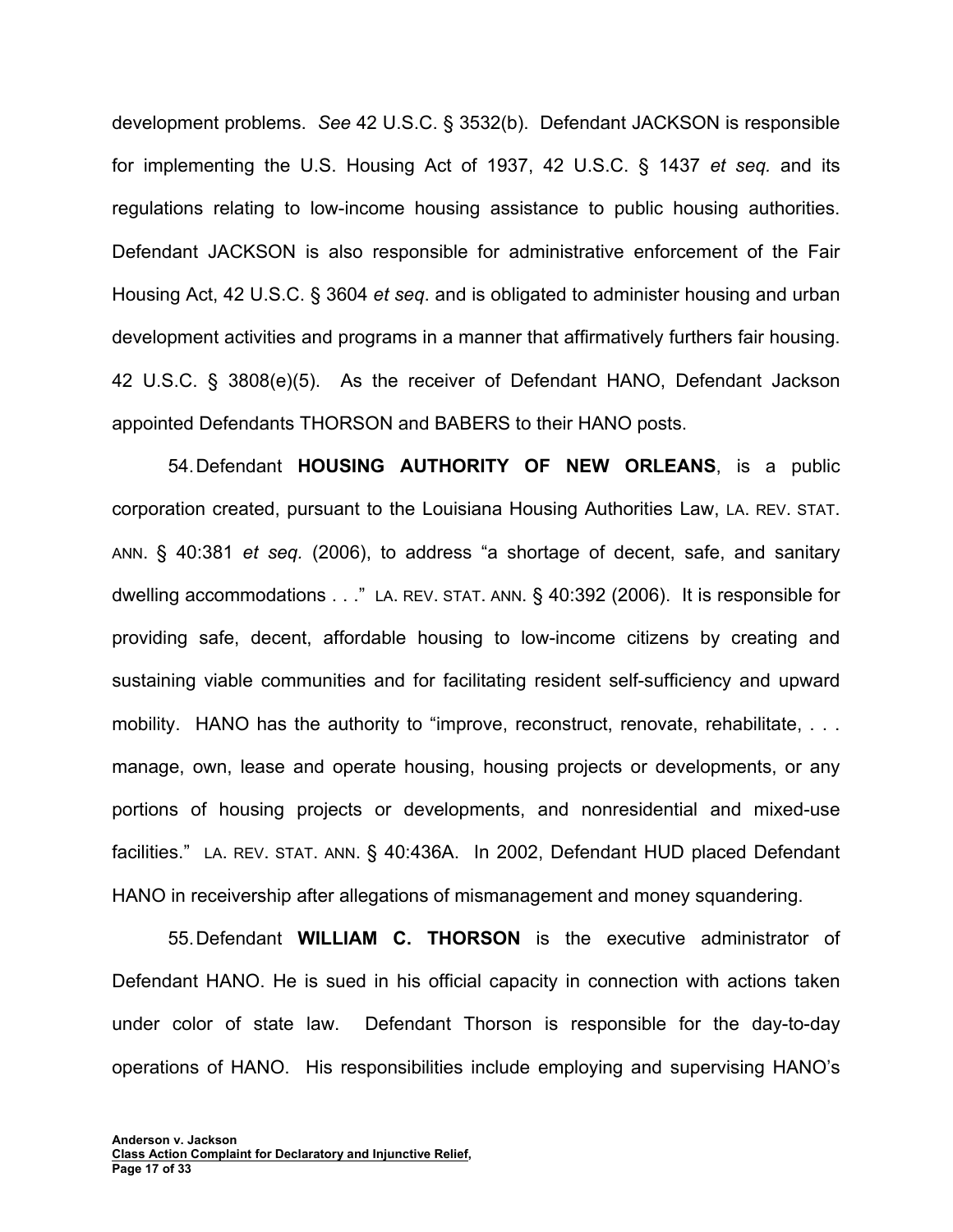employees to ensure that the mission of the housing authority is accomplished in an efficient manner. *See* LA. REV. STAT. ANN. § 40:539C.

56. Defendant **C. DONALD BABERS** is the chairman of the Board of Commissioners of Defendant HANO. He is sued in his official capacity in connection with actions taken under color of state law. The Board of Commissioners is the governing body of Defendant HANO. *See* LA. REV. STAT. ANN. §§ 40:531 and 40:539. Defendant Babers has the authority to enter into contracts for "services, privileges, works, or facilities for or in connection with its developments or the occupants thereof. " *See* LA. REV. STAT. ANN. § 40:539C(6). He may also enter into agreements for federal financial assistance relating to the development or administration of public housing projects. *Id*.

### **FACTUAL BACKGROUND**

### **A. PUBLIC HOUSING STOCK BEFORE HURRICANE KATRINA**

57. Amidst allegations of mismanagement and squandering money, in 2002, HUD placed HANO in receivership. After the takeover, the HUD receiver team then began redeveloping five of the City's ten large public housing developments with funding from federal grants under the Homeownership and Opportunity for People Everywhere (HOPE VI) program. Several developments were replaced with mixedincome communities. As a result of this demolition/redevelopment process, hundreds of public housing residents reported that they were forced to relocate to other rental properties without adequate compensation from HUD for housing and relocation costs, causing residents to face mounting housing costs that they were unprepared to pay.<sup>8</sup>

1

<sup>&</sup>lt;sup>8</sup> See Renfroe v. Housing Authority of New Orleans and Catherine Lamberg, Receiver, Civil Action No. 03-3613 (E.D L.A. 2003) (Complaint for Declaratory Judgment).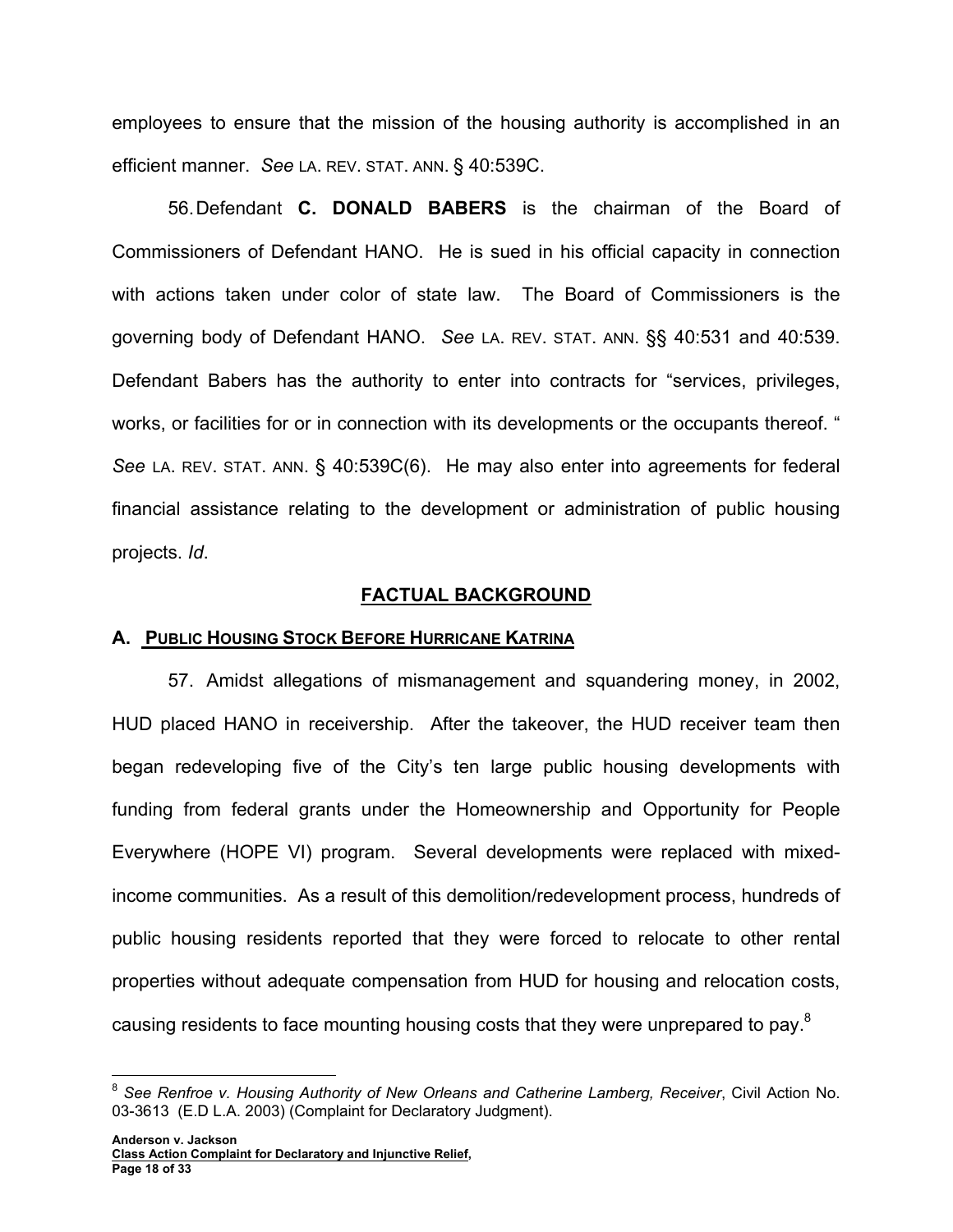58. Defendants' public housing development effort came to a screeching halt on August 29, 2005, when Hurricane Katrina hit New Orleans, causing its levees to give way and leaving a sea of devastation. When the hurricane struck, public housing residents composed greater than 10 percent of all Orleans Parish residents. Tens of thousands of residents are now displaced.

### B. DEFENDANTS' ACTIONS DISPROPORTIONATELY IMPACT LOW-INCOME AFRICAN-**AMERICAN PUBLIC HOUSING RESIDENTS**

59. It is undisputed that Hurricane Katrina had a disproportionate impact on African-American residents of New Orleans. According to U.S. Census data, in 2000, the population of New Orleans was approximately 67 percent African American. Thirtyfive percent of the African-American population had incomes below the poverty line.

60. Within the areas damaged by Katrina and the levee breaches, the population was 75 percent African-American. More than 29 percent of the population lived below the poverty line and the median income was \$25,000. Whites constituted only 11 percent of the population living below the poverty line and their median income was \$61,000.<sup>9</sup> It is estimated that if the reconstruction of New Orleans was limited to the population previously residing in areas undamaged by Hurricane Katrina, the city could lose about 50% of its white residents but more than 80% of its African-American residents.<sup>10</sup>

61. Pre-Hurricane Katrina, public housing residents were overwhelmingly African-American. Defendant HANO reported that from February of 2005 to May 31, 2006,

 $\overline{a}$ 

<sup>9</sup> Logan, *supra* note 1, at 7, 15.

<sup>10</sup> *Id.* at 16.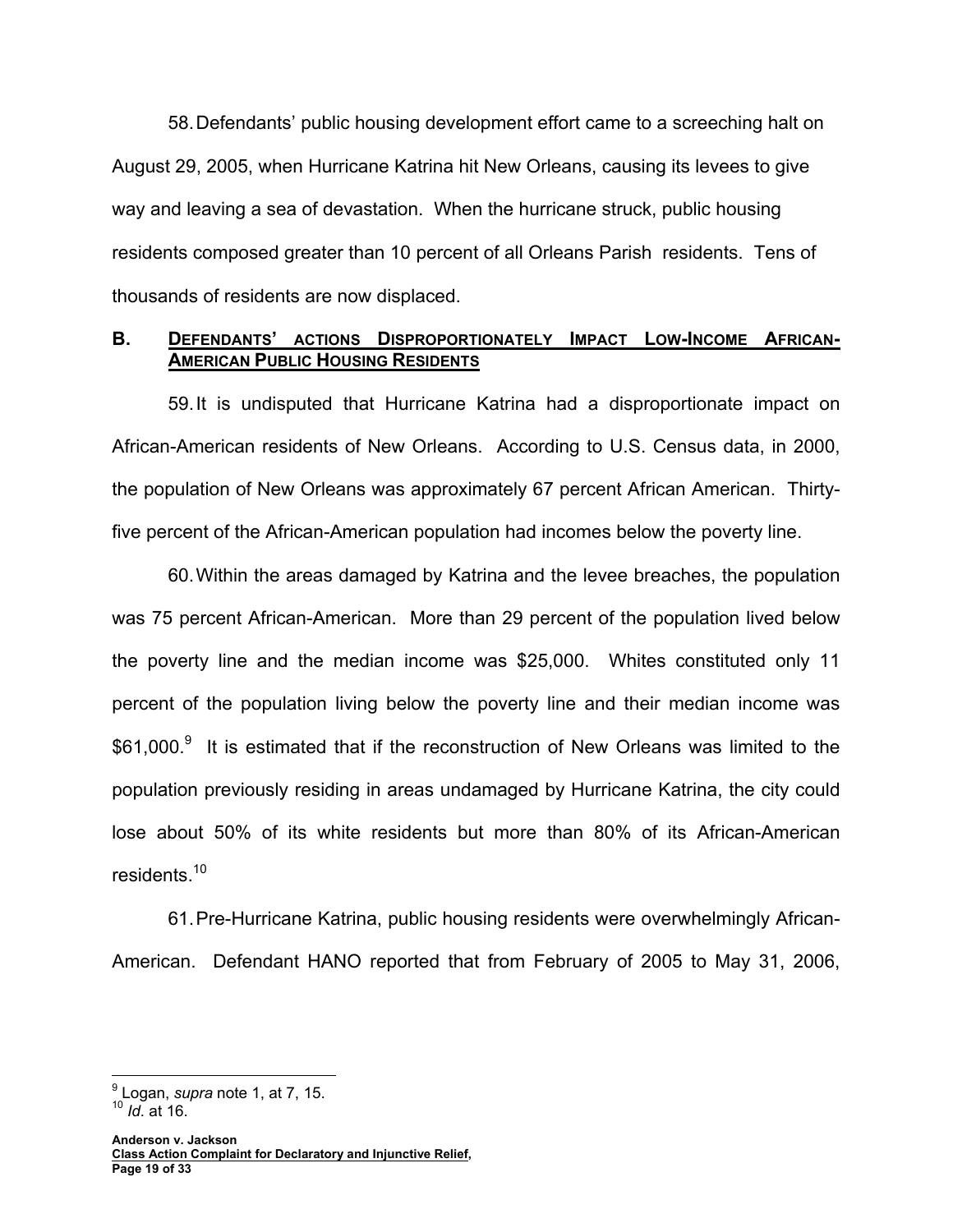100% of public housing residents were African-American.<sup>11</sup> The demolition of 5,000 public housing apartments will adversely impact African-Americans and further exclude African-American residents from the city.

# **C. DEFENDANTS' CONTRADICTORY POST-KATRINA PROMISES TO REOPEN, REPAIR AND REBUILD PUBLIC HOUSING DEVELOPMENTS**

62. In the months following Hurricane Katrina, HUD failed to undertake meaningful repairs or develop a plan to repair and reopen public housing. On or about June 14, 2006, nearly ten months after the storm, HUD announced its intended plan to demolish all but 2,000 units. Further, HUD issued contradictory statements concerning the future of New Orleans' public housing that suggest that much of the City's public housing is salvageable.

63. Defendants' public housing stock sustained varying degrees of damage – from minor to severe – as a result of the storm and levee breaches. In the months following the storm, approximately 880 public housing families have returned to the Guste, Fischer, and St. Thomas developments.<sup>12</sup>

64. In December of 2005, Congress required that within areas declared a major disaster as a result of Hurricanes Katrina or Rita, HUD preserve all housing that received project-based assistance, to the extent feasible.<sup>13</sup>

65. Initially, Defendants HANO and HUD reported that they intended to clean, repair and open Iberville first, followed by C.J. Peete, a small quadrant of about 300

 $\overline{a}$ <sup>11</sup> New Orleans Housing Authority Residents Characteristics Report 2005-06, *available at* http://pic.hud.gov/pic/RCRPublic/rcrha.asp.

<sup>&</sup>lt;sup>12</sup> Housing Authority of New Orleans Post Katrina Frequently Asked Questions, *available at* http://www.hano.org/FAQ.pdf (last visited May 18, 2006). 13 Act of Dec. 30, 2005, *supra* note 2.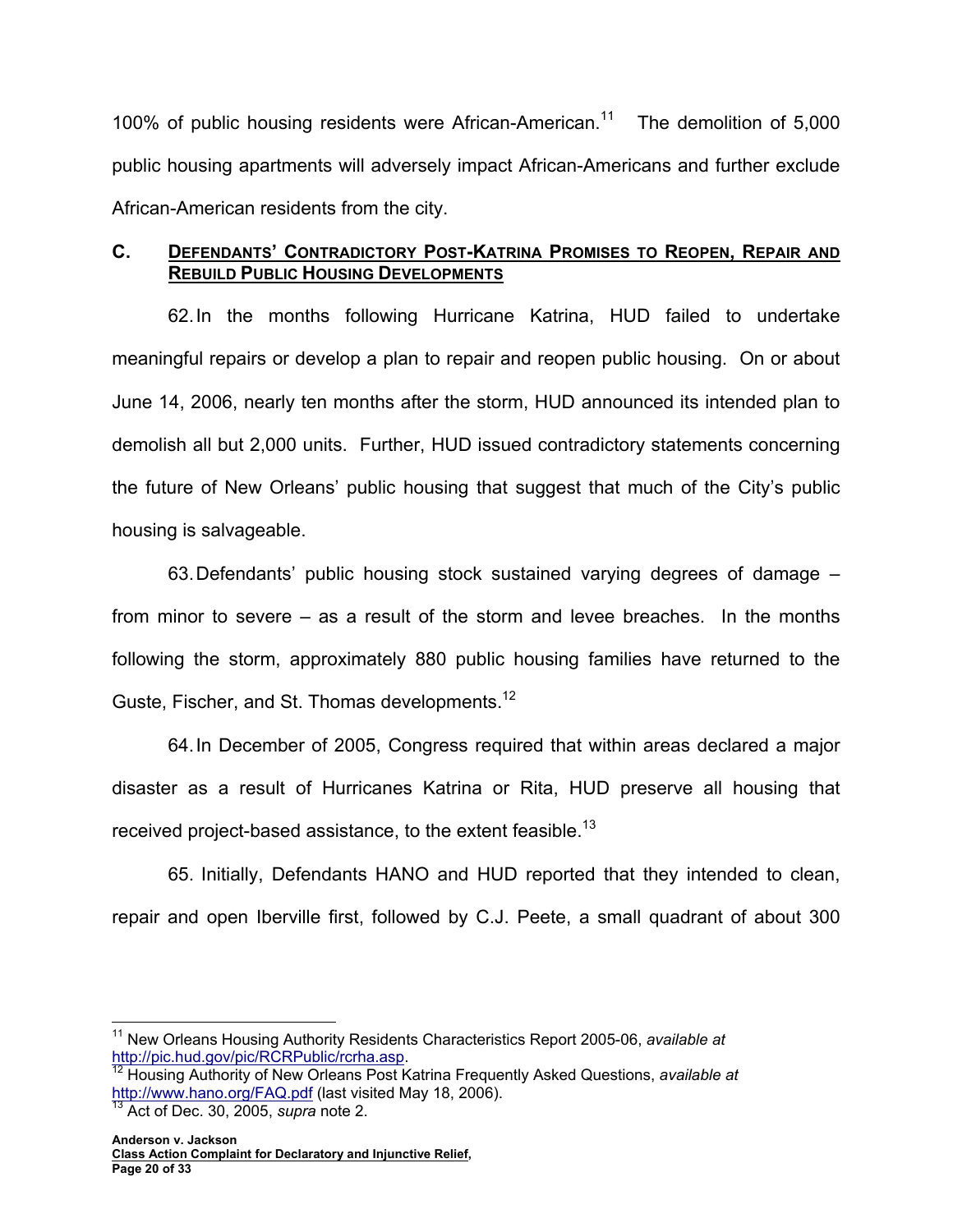units at B.W. Cooper, and Lafitte.<sup>14</sup> They also allegedly plan to move forward with demolition and redevelopment plans that include building additional units, including homeownership units, at Guste, Fischer, and St. Thomas.<sup>15</sup>

66. Likewise, on February 15, 2006, HUD advised the U.S. Senate that it planned to reopen a quadrant of B.W. Cooper, make repairs at C.J. Peete, and re-occupy units at Iberville (387 units had been cleaned and repaired and an additional 384 units were under contract for cleaning or restoration).<sup>16</sup>

67. On June 14, 2006, without notice to residents or opportunity to be heard, HUD announced that it would demolish more than 5,000 public housing apartments – St. Bernard, C.J. Peete, B.W. Cooper and Lafitte housing developments – in the upcoming months and replace them with mixed-income developments. HUD also announced that it would reopen 1,000 public housing units although it continues to extend the date when that might be accomplished.<sup>17</sup>

68. Notwithstanding Defendants' promises to repair and reopen public housing in New Orleans, they have failed to timely repair developments that need only minor repairs, to mitigate damage that has occurred in recent months, or to prevent further damage.

 $14$  Id.

 $15$  *Id.* 

<sup>&</sup>lt;sup>16</sup> HOUSING AUTHORITY OF NEW ORLEANS, QUESTIONS FOR THE HEARING ON "REBUILDING NEEDS IN KATRINA-IMPACTED AREAS" 3-4 (2006). 17 Saulny, *supra* note 7.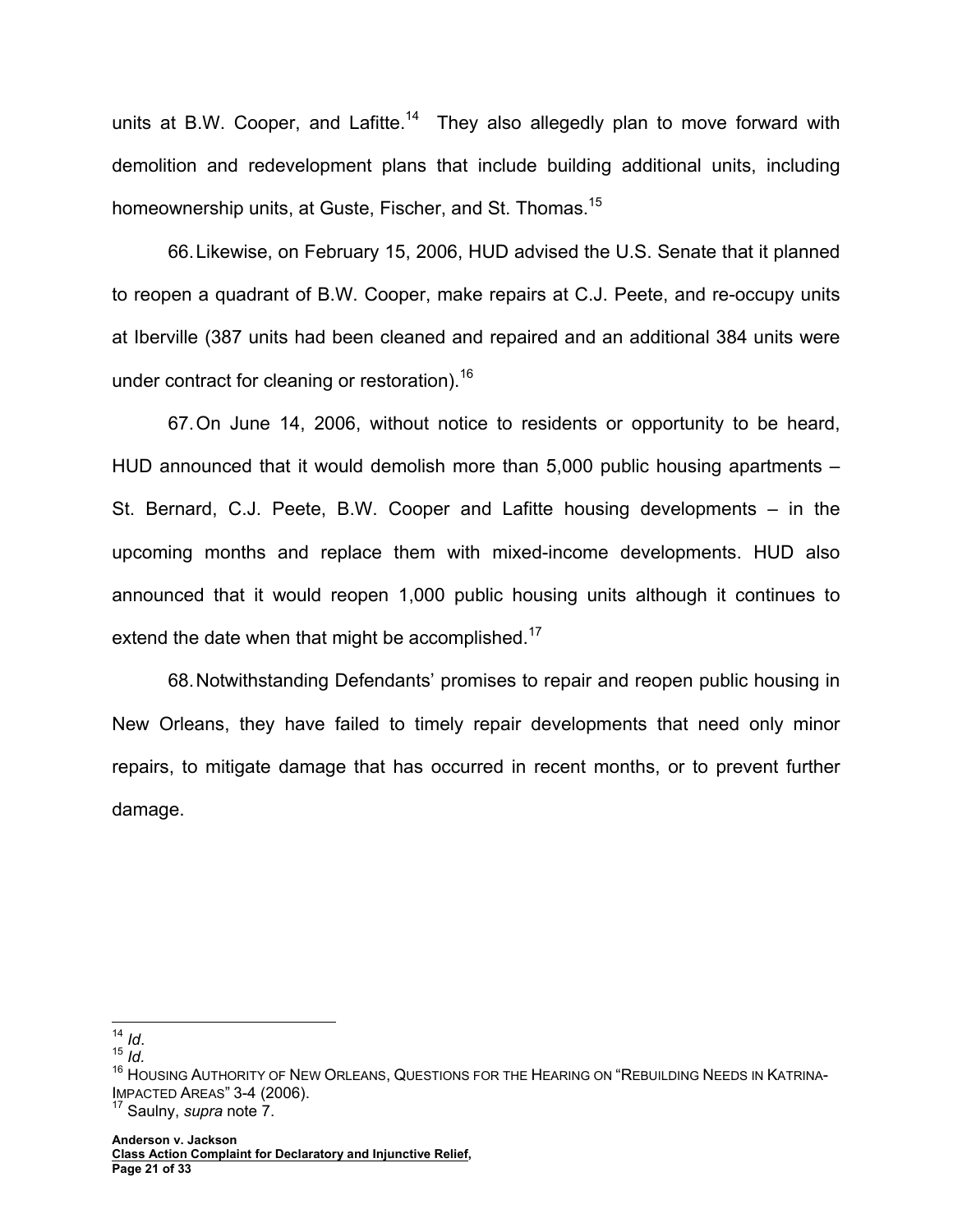## D. DEFENDANTS INTENTIONALLY DISCRIMINATE AGAINST LOW-INCOME AFRICAN-**AMERICAN PUBLIC HOUSING RESIDENTS BY FAILING TO REOCCUPY AND REPAIR HOUSING UNITS**

69. Based on public statements made by Defendant HUD, Defendants HANO's and HUD's intent to exclude low-income African-American residents from New Orleans is clear.

70. Public statements made by Defendants and supported by other Louisiana officials in reference to low-income African-American public housing residents reveals that their failure to promptly repair and reopen public housing units is motivated by discriminatory intent. Defendant Alphonso Jackson, Secretary of HUD stated on Sept. 29, 2005 that post-Katrina New Orleans "is not going to be as black as it was for a long time, if ever again,"<sup>18</sup> and on April 24, 2006 that "Only the best residents should return. Those who paid rent on time, those who held a job and those who worked."<sup>19</sup>

71. New Orleans City Council President Oliver Thomas stated on February 20, 2006 at a city council meeting that, "We don't need soap opera watchers all day," and that if displaced residents want to come back and want to live in public housing, they better want to work.<sup>20</sup> Likewise, Louisiana Congressman Richard Baker (R-LA) said, after the hurricane, "We finally cleaned up public housing in New Orleans. We couldn't do it, but God did."<sup>21</sup>

## **CLASS ACTION ALLEGATIONS**

72. Plaintiffs bring this action in their own right and on behalf of all others similarly situated public housing residents who as of August 29, 2005, resided in Orleans Parish

 $\overline{a}$ 18 Bowman, *supra* note 3.

<sup>19</sup> Walsh, *supra* note 4.

<sup>20</sup> Savidge, *supra* note 5.

<sup>21</sup> Babington, *supra* note 6.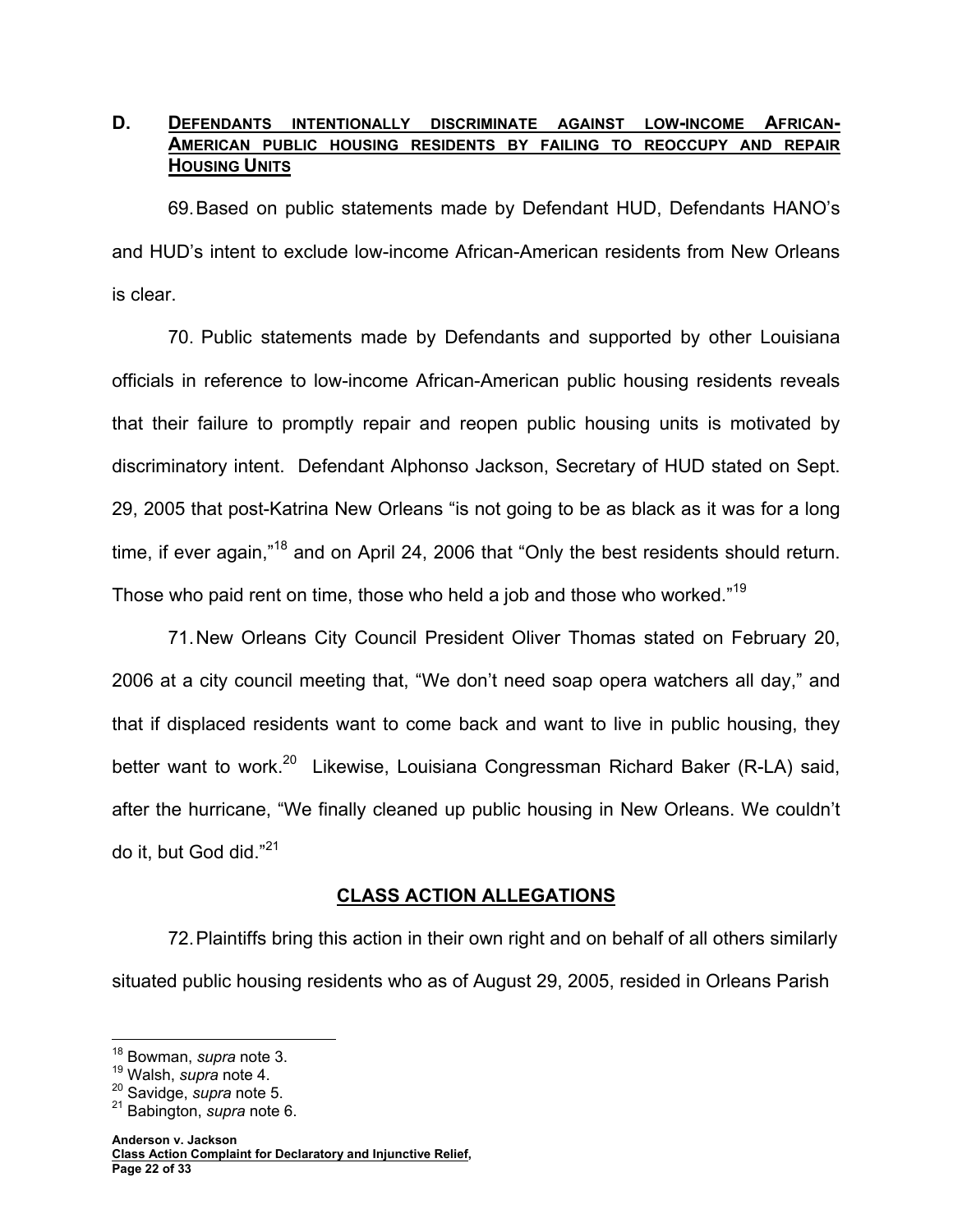pursuant to leases with HANO, were involuntarily displaced, and desire to return to their public housing units. Plaintiffs seek certification of a class pursuant to Rule 23(b)(2) and (b)(3) of the Federal Rules of Civil Procedure.

73. Plaintiffs proposed class seeks to represent (a) all African-American citizens who resided in a HANO public housing development on August 29, 2005, were displaced as a result of Hurricane Katrina, and were unable to return permanently to their public housing residence due to Defendants' failure to permit re-occupancy of habitable public housing apartments that sustained little or no damage as a result of the storm ("SUBCLASS A"); (b) all African-American citizens who resided in a HANO public housing development on August 29, 2005, were displaced as a result Hurricane Katrina, and were unable to return permanently to their public housing residence due to Defendants' failure to repair apartments that sustained moderate to severe damage ("SUBCLASS B")**;** and (c) all African-American citizens who resided in a HANO public housing development August 29, 2005, were displaced due to Hurricane Katrina, have returned to their public housing unit but are living in substandard conditions ("SUBCLASS C").

74. Plaintiffs and the putative class-members had their right to return or to live in a decent affordable housing denied or abridged by the actions, inactions, policies and practices of the Defendants, in violation of federal and state laws.

### **A. THIS CASE MEETS EACH REQUIREMENT OF FEDERAL RULE OF CIVIL PROCEDURE 23(A)**

75. **Numerosity.** Class members are so numerous that joinder of all members in a single lawsuit is impracticable, and individual litigation by each would necessarily and substantially burden the operation of the judicial system and is prohibitive because the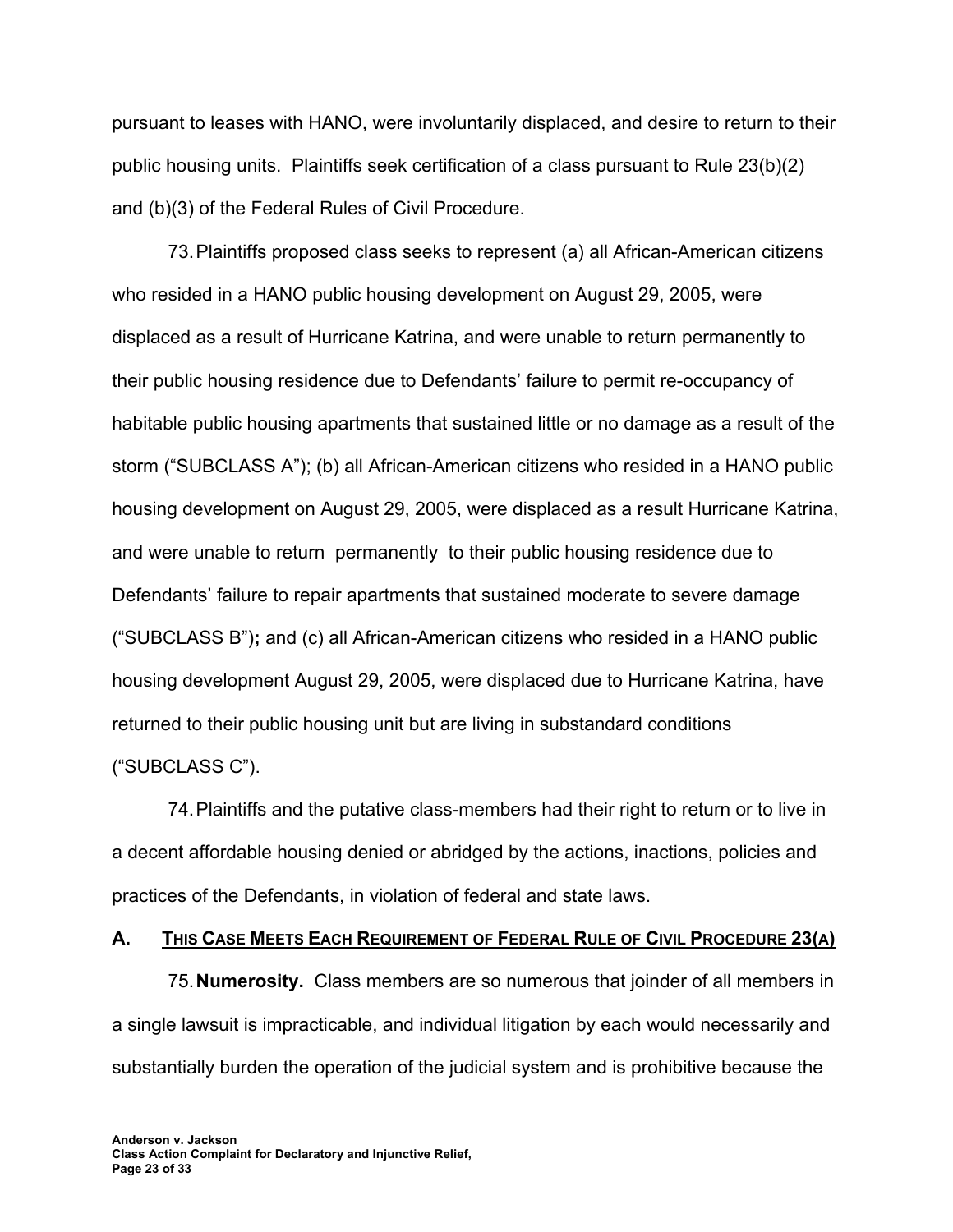individual class members lack the financial means to maintain individual actions. Further, the individual class members lack the knowledge, sophistication, and financial means to pursue individual litigation. Individual litigation by class members also presents the risk of inconsistent adjudications, resulting in irreconcilable precedents regarding the government's responsibilities in returning public housing residents to their homes.

76. **Commonality.** Common questions of law and fact exist as to all members of the Class. Specifically, each member of the Class has been affected and will continue to be affected by Defendants' rule changes concerning which housing developments will be re-opened and, therefore, who will be homeless. In reaching these decisions, defendants are required to apply applicable federal law, as well as their regulations and standards, in an equitable and impartial manner, forbidding them from discriminating against residents on the basis of race. Defendants' failure to comply with these laws and regulations present common questions of law and fact that will predominate this case.

77. **Typicality.** Plaintiffs' claims are typical of the claims of all class members. Each class member was a resident of New Orleans public housing and was displaced by Hurricane Katrina. Further, each class member suffered housing discrimination on the basis of race due to Defendants' acts and omissions. Likewise, each class member has been victimized by Defendants' arbitrary decisions as to which public housing units they will reopen and which residents they will permit to reoccupy those units.

78. **Adequacy of Representation.** The named plaintiffs will adequately and fairly represent and protect the interests of the class because each named plaintiff has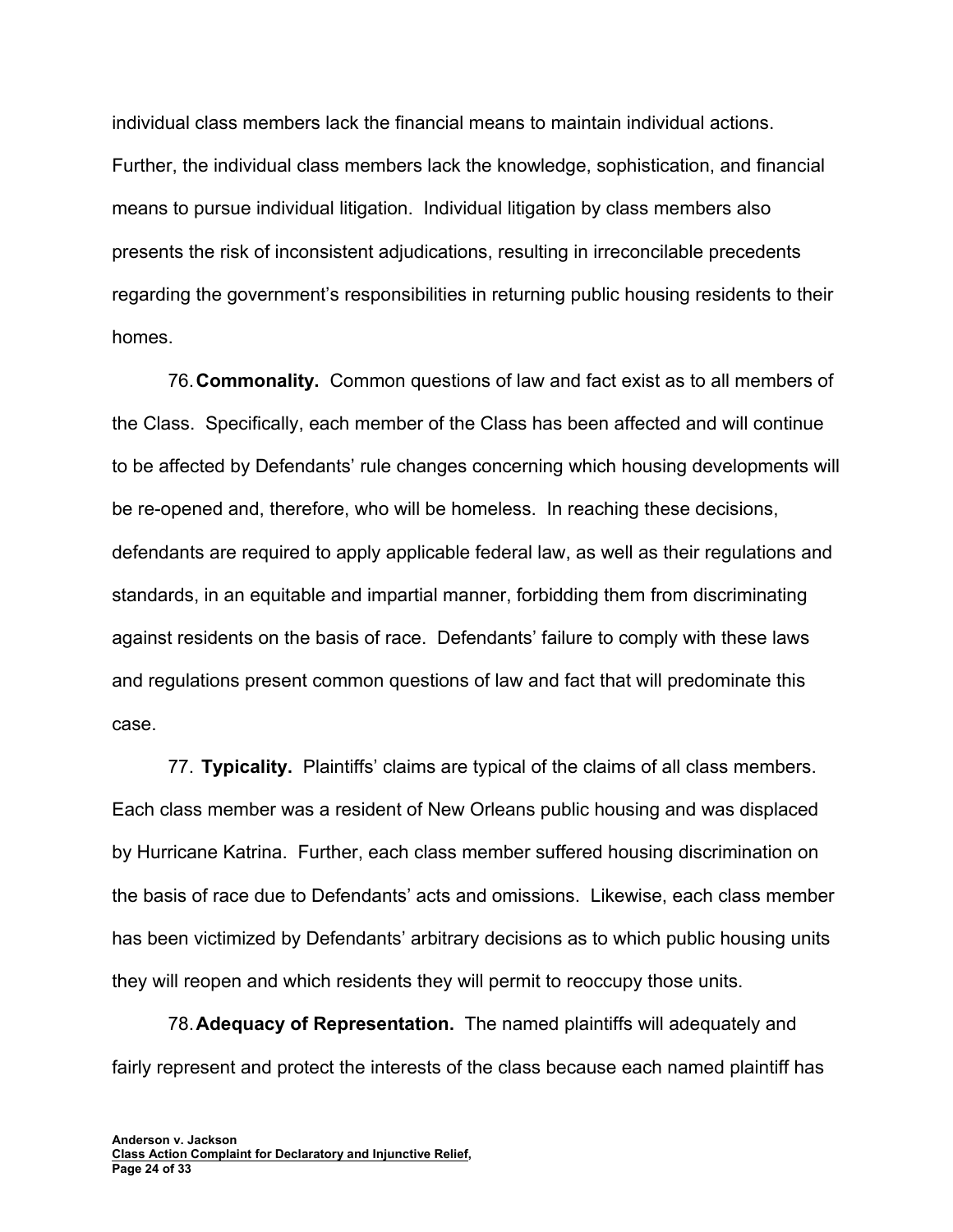suffered the same or similar harm, and has the same or similar interest in redress of his/her rights as all other members of the class, and thus their interests overlap and do not conflict. Plaintiffs and the Class have retained counsel with expertise and experience in litigating numerous, major class action cases, including disaster relief cases, and have adequate resources to litigate and protect the interests of the Class.

### **B. THIS CASE MEETS EACH REQUIREMENT OF FEDERAL RULE OF CIVIL PROCEDURE 23(B)**

79. The requirements of Federal Rule of Civil Procedure 23(b)(2) are met in that the state laws which are the subject of this lawsuit have been applied to the members of the Class as a whole, and defendants have acted and refused to act on grounds generally applicable to the Class, thereby making appropriate final injunctive relief and corresponding declaratory relief with respect to the class as a whole. A class action is the exclusive method by which the interests of all affected persons can be adequately protected. The requirements of Federal Rule of Civil Procedure 23(b)(3) are met in that the questions of law or fact common to the members of the Class predominate over any questions affecting only individual members. A class action is superior because the interests of the individual class members are the same and it is desirable to have litigation of claims regarding Defendants in this court.

## **CLAIMS FOR RELIEF**

## **COUNT ONE: VIOLATION OF FAIR HOUSING ACT, 42 U.S.C. § 3604 – DISPARATE IMPACT**

80. Plaintiffs re-allege and incorporate by reference all of the allegations set forth in the preceding paragraphs.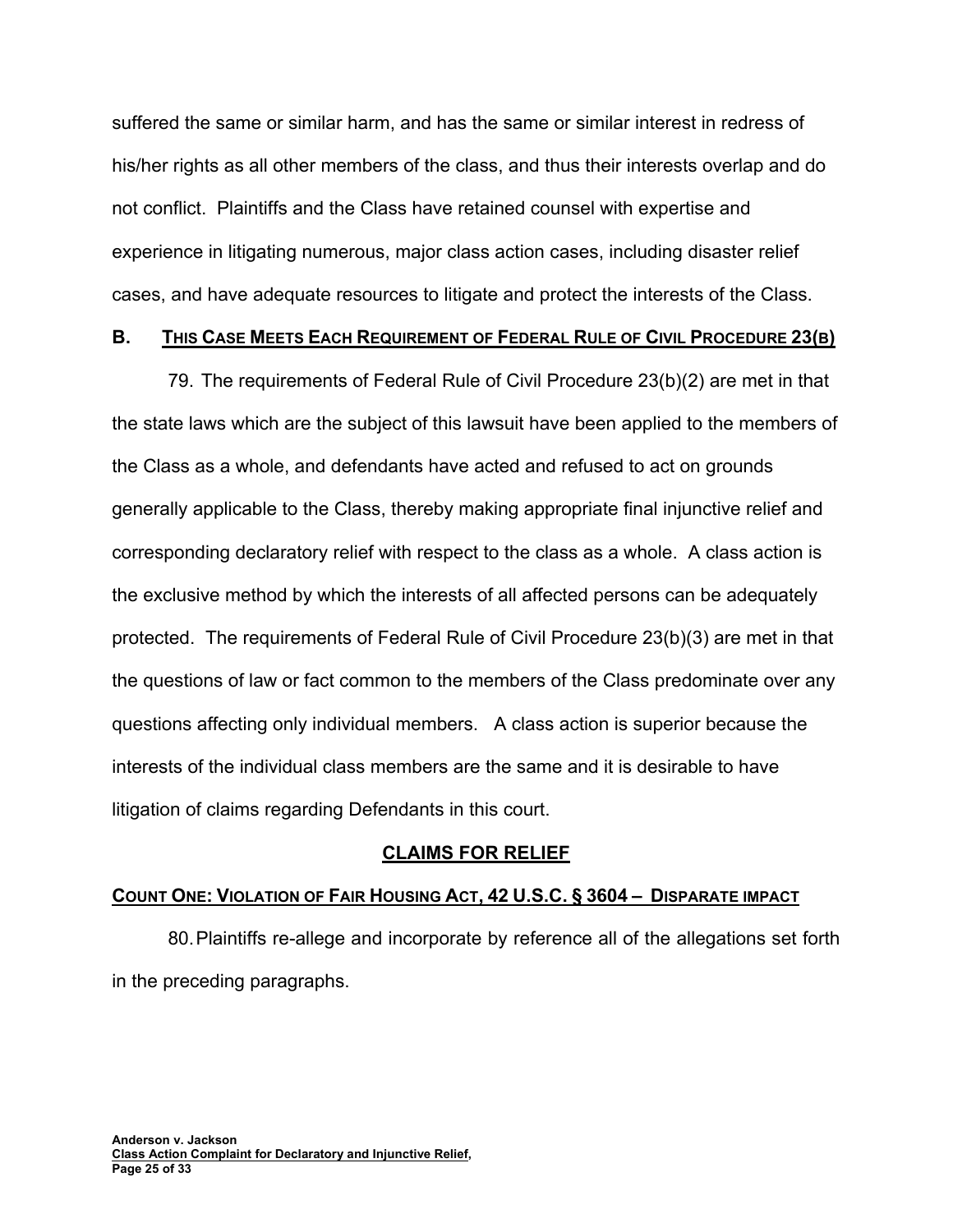81. Defendants' failure to reopen and repair public housing adversely impacts its public housing residents, all of whom are African-American, in violation of the Fair Housing Act, 42 U.S.C. § 3604(a).

82. Defendants' plan to demolish 5,000 units of public housing adversely impacts African-American residents in violation of the Fair Housing Act, 42 U.S.C. § 3604(a).

83. Defendants' failure to repair New Orleans public housing units has resulted in the constructive eviction of African-American public housing residents who have returned to their units, in violation of 42 U.S.C. § 3604(a).

84. Defendants have discriminated in the provision of services to public housing residents, in violation of 42 U.S.C. § 3604(b).

85. Defendants have made discriminatory statements about the availability of housing, in violation of 42 U.S.C. § 3604(d).

86. The practices of Defendants, as alleged herein, actually adversely affect the low-income, African-American residents of public housing in New Orleans, as officials predicted.

#### **COUNT TWO: VIOLATION OF FAIR HOUSING ACT, 42 U.S.C. § 3604 – DISPARATE TREATMENT**

87. Plaintiffs re-allege and incorporate by reference all of the allegations set forth in the preceding paragraphs.

88. Defendants' conduct and statements, as alleged herein, constitute disparate treatment under the Fair Housing Act, 42 U.S.C. § 3604(a) and (b). Plaintiffs are African-American, a protected class under the Fair Housing Act, and have suffered real injury. Defendants' statements create a reasonable inference that race was a significant factor in post-Katrina decisions affecting public housing in New Orleans.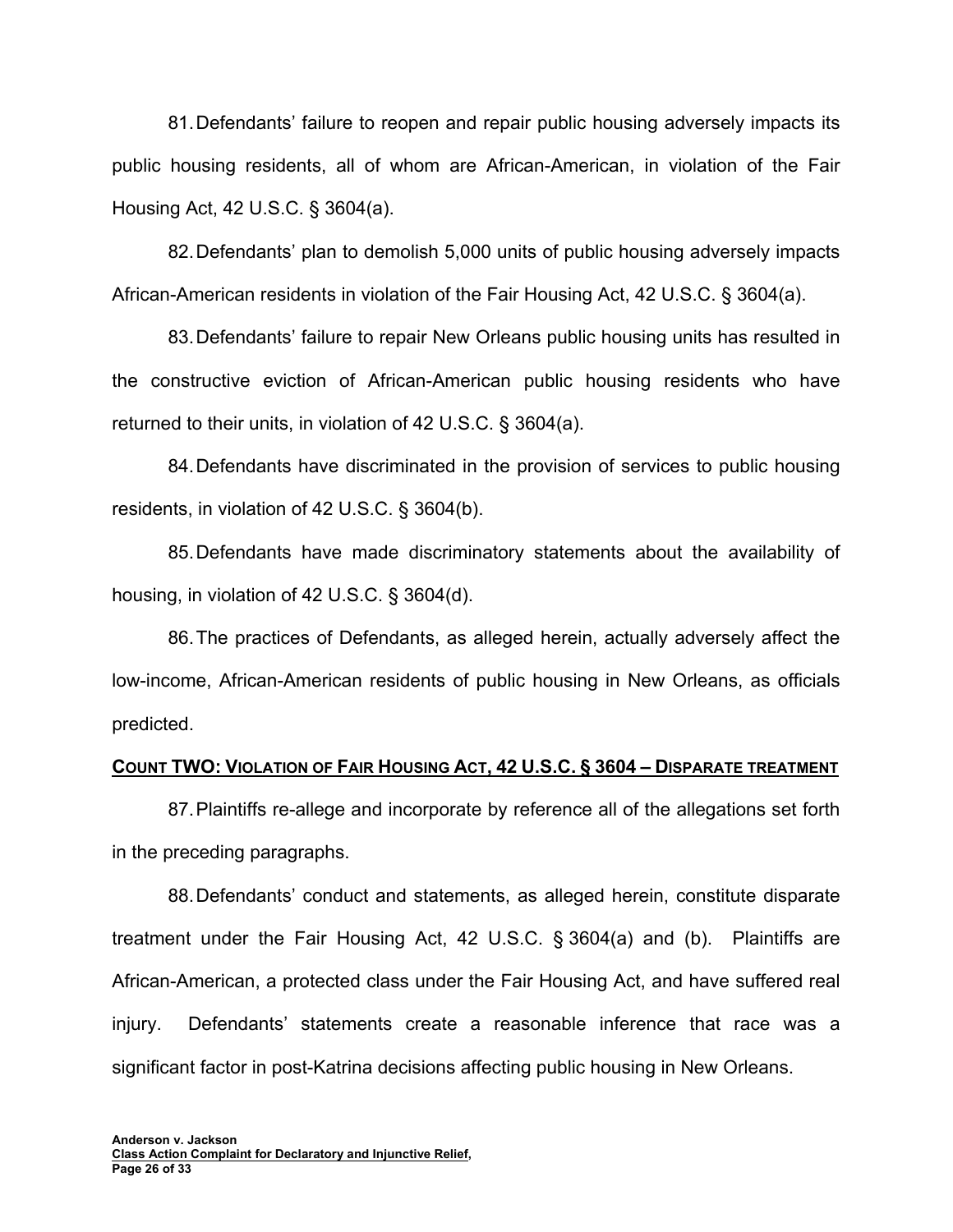89. Defendants' failure to repair New Orleans public housing units has resulted in the constructive eviction of African-American public housing residents who have returned to their units, in violation of 42 U.S.C. § 3604.

# **COUNT THREE: VIOLATION OF FAIR HOUSING ACT, 42 U.S.C. § 3608 (ADMINISTRATIVE PROCEDURES ACT, 5 U.S.C. § 702** *ET SEQ.***)**

90. Plaintiffs re-allege and incorporate by reference all of the allegations set forth in the preceding paragraphs.

91. Defendants have violated § 3608 of the Fair Housing Act, which requires all agencies to administer their programs and activities related to housing and urban development in a manner affirmatively to further the purposes of the Fair Housing Act. 42 U.S.C. § 3608.

92. Defendants' breach of their affirmative duty to further fair housing goals in violation of the Administrative Procedures Act, which is enforceable through 5 U.S.C. § 702 *et seq.*

## **COUNT FOUR: U.S. HOUSING ACT OF 1937 – DEMOLITION OF PUBLIC HOUSING, 42 U.S.C. § 1437p (ADMINISTRATIVE PROCEDURES ACT, 5 U.S.C. § 702** *ET SEQ***., AND 42 U.S.C. § 1983)**

93. Plaintiffs re-allege and incorporate by reference all of the allegations set forth in the preceding paragraphs.

94. Defendants have announced their intent to demolish 5,000 units of public housing. Further, through their willful neglect of the condition of public housing since Hurricane Katrina, Defendants have effected a de facto demolition of such housing.

95. Under the U.S. Housing Act of 1937, 42 U.S.C. § 1437p(a)(3), Defendants must undertake certain procedures prior to demolishing a public housing development, including consulting with residents.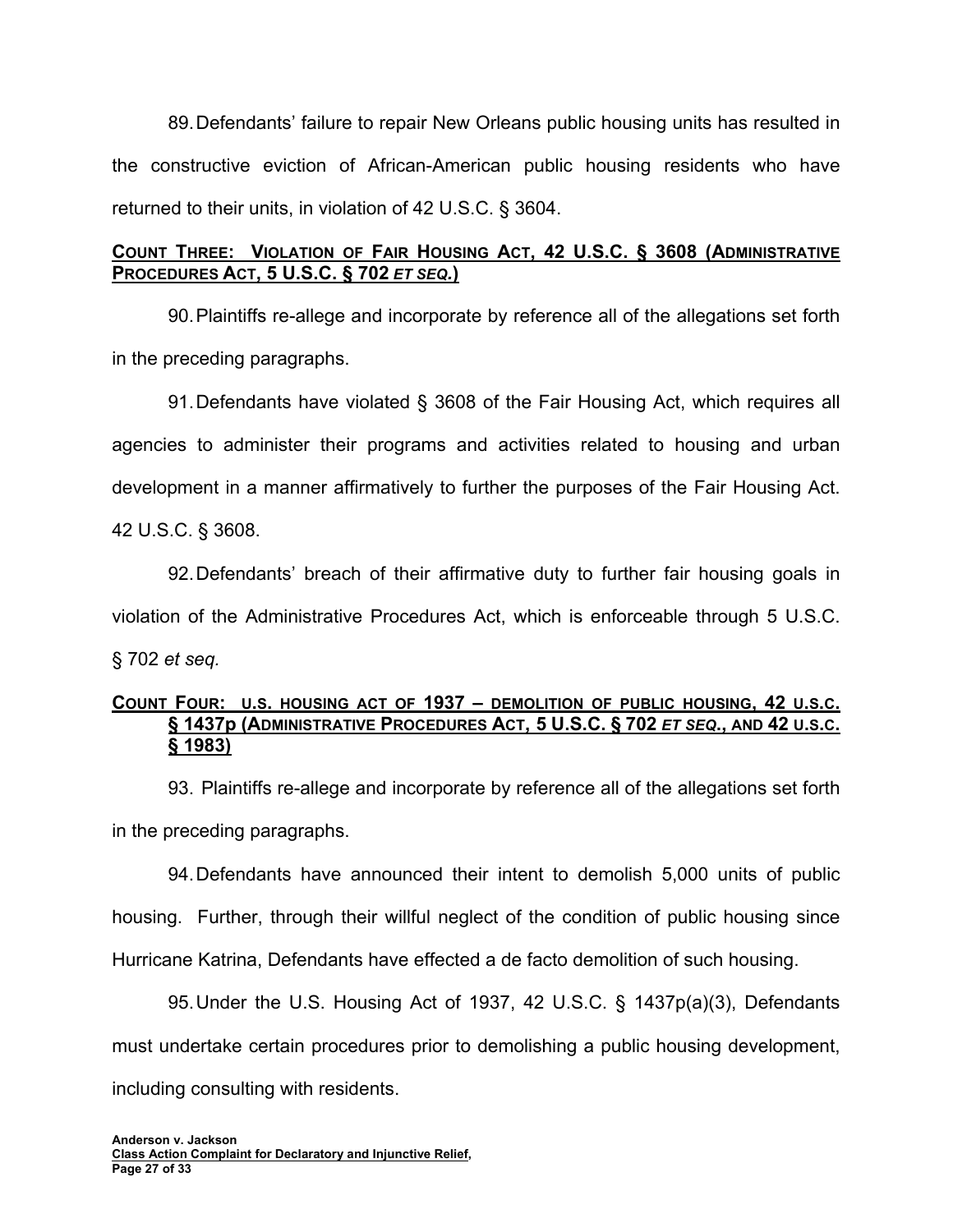96. Defendants have failed to confer with residents or otherwise satisfy the requirements set forth in 42 U.S.C. § 1437p(a)(3) that are prerequisites to demolition of a public housing unit, in violation of the Administrative Procedures Act, 5 U.S.C. § 702 *et seq*., and 42 U.S.C. § 1983.

#### **COUNT FIVE: CONSTRUCTIVE EVICTION**

97. Plaintiffs re-allege and incorporate by reference all of the allegations set forth in the preceding paragraphs.

98. Plaintiffs have manifested their intent to return and occupy their units. Defendants have, and continue to, constructively evict Plaintiffs by prohibiting Plaintiffs from accessing their rental units. Defendants' action and inaction have caused additional decay, damage, and deterioration of public housing developments.

99. Defendants have failed to restore the public housing units to habitable conditions and have substantially interfered with Plaintiffs' rights as tenants to quiet enjoyment of their property.

### **COUNT SIX: BREACH OF CONTRACT**

100. Plaintiffs re-allege and incorporate by reference all of the allegations set forth in the preceding paragraphs.

101. Section VIII of the HANO lease requires the landlord to maintain units "in a condition that is decent, safe, sanitary, and in good repair" and to meet other standards. *See, e.g.,* Exhibit A, Housing Authority of New Orleans, *Residential Lease Agreement: Terms and Conditions* (attached).

102. Under Louisiana Civil Code, the lessor is bound to maintain the leasehold in a condition such as to serve the use for which it was hired and to cause the lessee to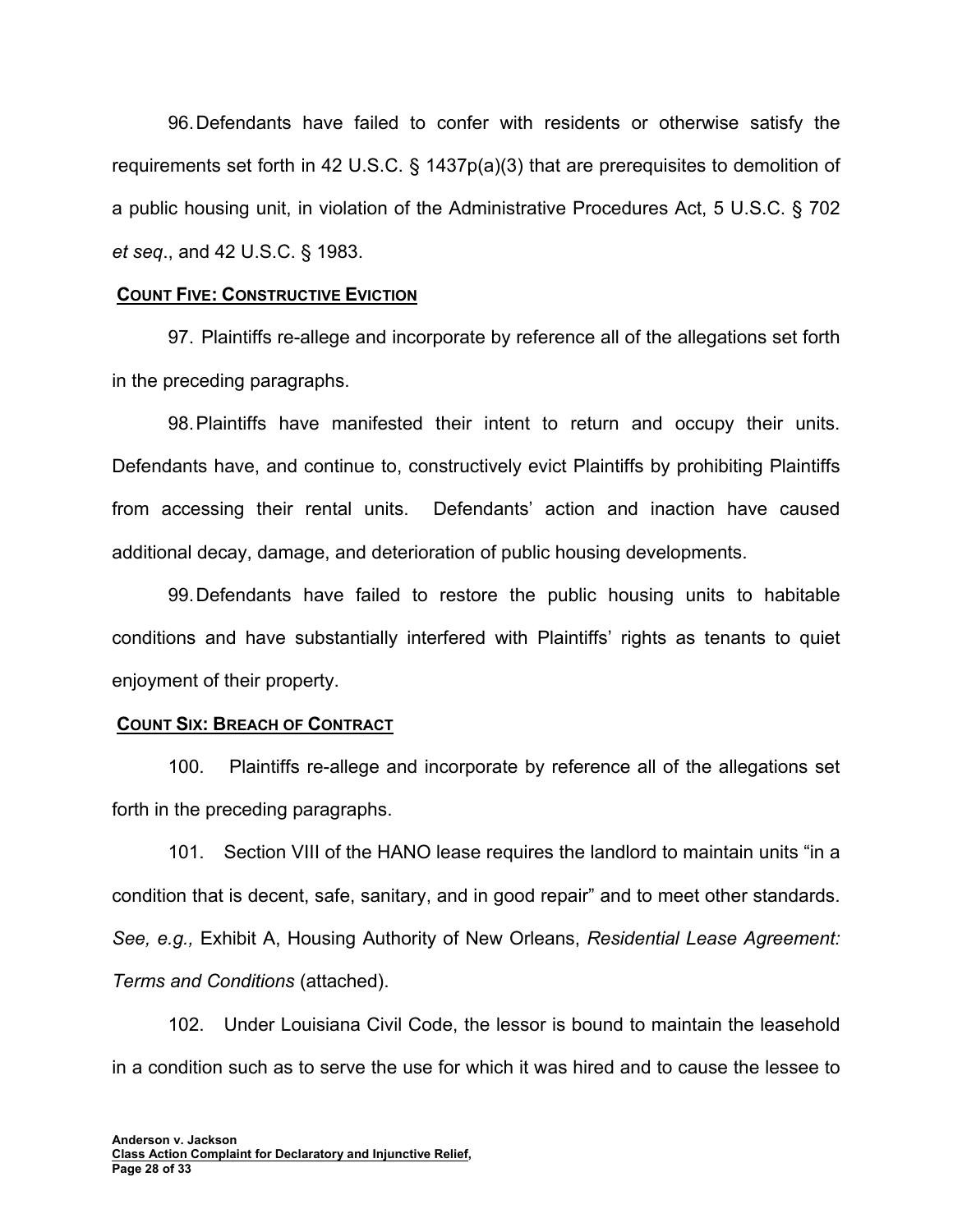be in peaceable possession of the leasehold during the continuation of the lease. LA. CIV. CODE ANN. art. 2682 (2006).

103. Defendants are in breach of the lease and common and statutory law by failing repair damage to their units resulting from Hurricane Katrina and to restore the premises to a safe, sanitary condition for use intended by the lease. The time period is unreasonable because conditions of units have deteriorated because of Defendants' delay in making the necessary repairs.

## **COUNT SEVEN: VIOLATION OF THE FIFTH AND FOURTEENTH AMENDMENTS – EQUAL PROTECTION AND DUE PROCESS (42 U.S.C. § 1983)**

104. Plaintiffs re-allege and incorporate by reference all of the allegations set forth in the preceding paragraphs.

105. By intentionally failing to reopen public housing units, whose residents are African-American, Defendants are in violation of the Equal Protection Clause of the Fourteenth Amendment to the United States Constitution. U.S. CONST. amend.

XIV, § 1.

106. By denying Plaintiffs the ability to return to their public housing units, Defendant HANO are depriving residents of their right to property without notice or hearing, in violation of the Due Process Clause of the Fourteenth Amendment. U.S. CONST. amend. XIV, § 1.

107. By intentionally failing to reopen public housing units, whose residents are African-American, Defendants are in violation of the Equal Protection Clause of the Fourteenth Amendment to the United States Constitution. U.S. CONST. amend. V.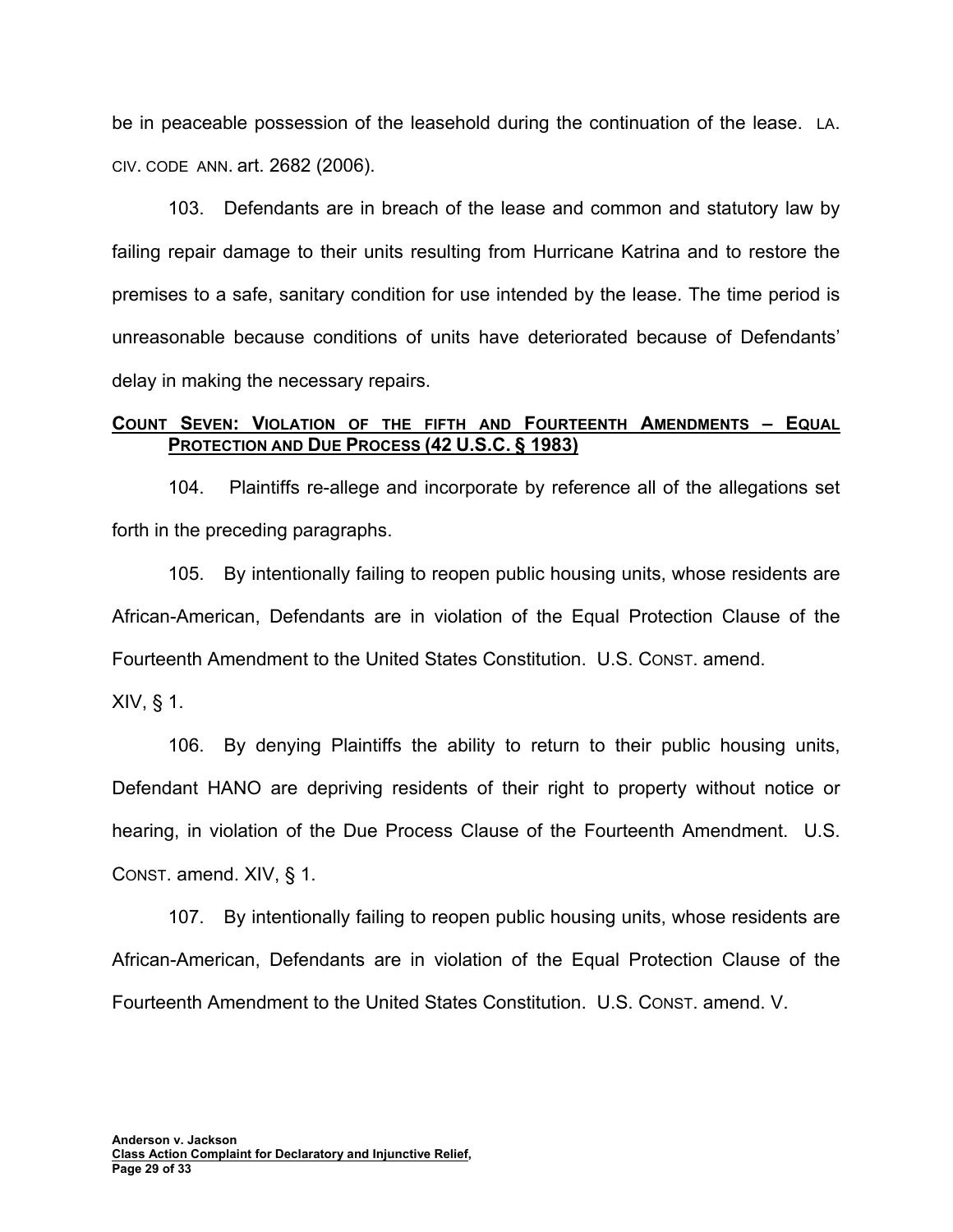108. By denying Plaintiffs the ability to return to their public housing units, Defendant HUD are depriving residents of their right to property, in violation of the Due Process Clause of the Fifth Amendment. U.S. CONST. amend. V.

109. By reason of the foregoing, Defendants, acting under color of state law, have deprived Plaintiffs, their members, and members of the proposed class of the rights, privileges, and immunities secured to them under the Fifth and Fourteenth Amendments to the United States Constitution and protected under 42 U.S.C. § 1983.

110. Plaintiffs have no adequate remedy at law for such deprivation of their rights, privileges, and immunities.

#### **COUNT EIGHT: VIOLATION OF INTERNATIONAL LAW**

111. Plaintiffs re-allege and reincorporate by reference all of the allegations set forth in the preceding paragraphs.

112. Defendants' actions and inactions also violate international law as it applies to internally displaced persons. According to international law, the victims of Katrina are "internally displaced persons" because they were displaced within their own country as a result of natural disaster.

113. Principle 28 of the Guiding Principles on Internal Displacement requires that the U.S. government recognize the human right of displaced people to return home. The United States must "allow internally displaced persons to return voluntarily, in safety and with dignity, to their homes or places of habitual residents . . . Such authorities shall facilitate the reintegration of returned or resettled internally displaced persons. Special efforts should be made to ensure the full participation of internally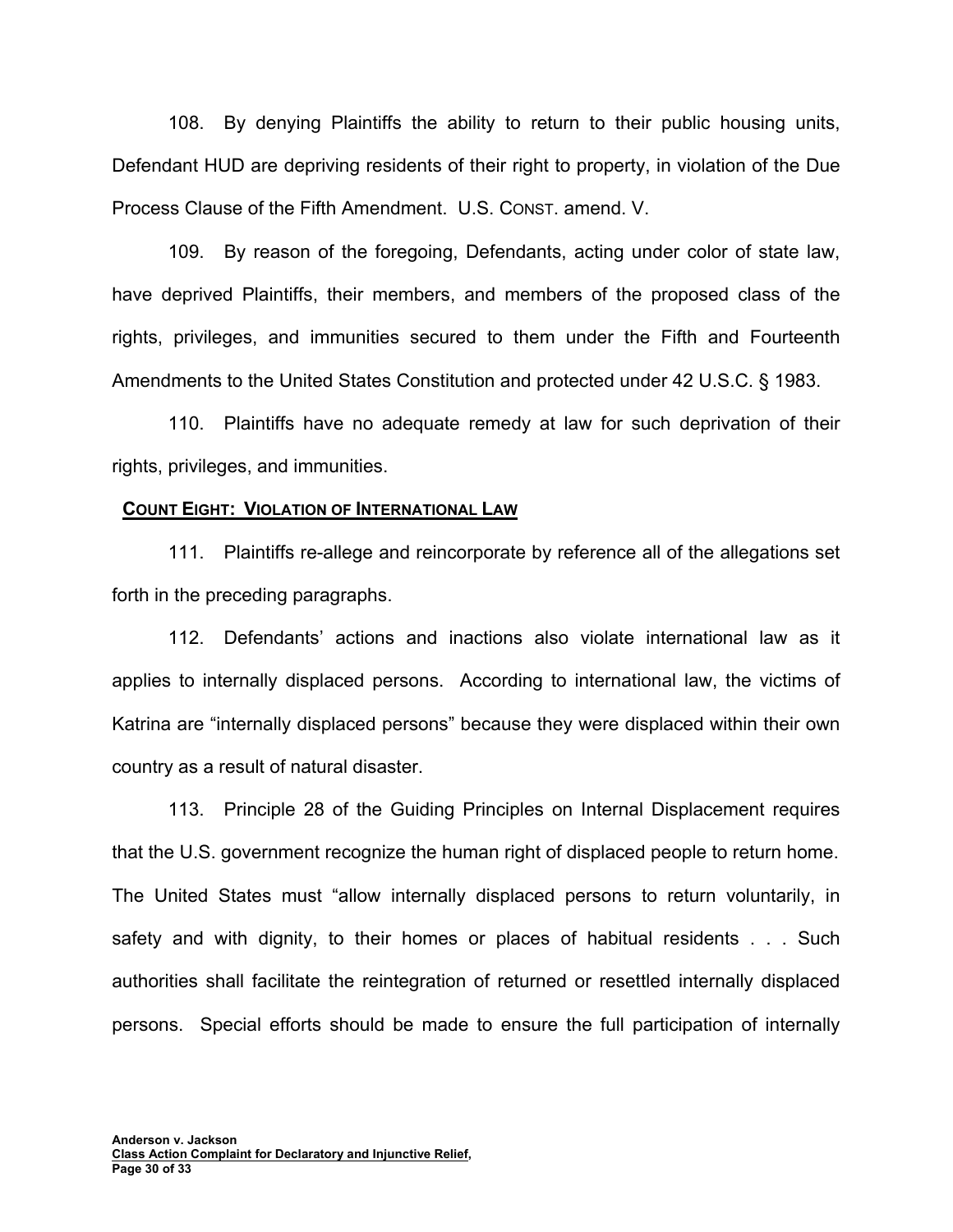displaced persons in the planning and management of their return or resettlement and reintegration."

## **JURY DEMAND**

114. Plaintiff hereby demands a trial by jury on all issues to which they are so entitled.

**WHEREFORE, PREMISES CONSIDERED**, Plaintiffs herein prays after due proceedings are held, they be awarded the following:

1. Certification of a class, pursuant to Fed. R. Civ. P. 23(b)(2) and Fed. R. Civ. P. 23(b)(3), consisting of all public housing residents who as of August 29, 2005, resided in Orleans Parish and were displaced, and desire to return to their public housing units;

2. Issue appropriate injunctive relief to prevent Defendants from illegally demolishing any public housing apartments in New Orleans;

3. Declaratory judgment that Defendants' failure to reopen, repair, and replace housing units, intentionally discriminate and adversely impact African-American lower income housing residents ability return to their units in violation of The Fair Housing Act, 42 U.S.C. §§ 3604 and 3608(d) and de facto demolition requirements, 42 U.S.C. § 1437p;

4. Declaration that Defendants have constructively evicted plaintiffs and breach their public housing lease in violation of state statutory and common law;

5. Declaration that Defendants' failure to reopen public housing has denied Plaintiffs and class members equal protection rights guaranteed by the Fifth and Fourteenth Amendments to the United States Constitution;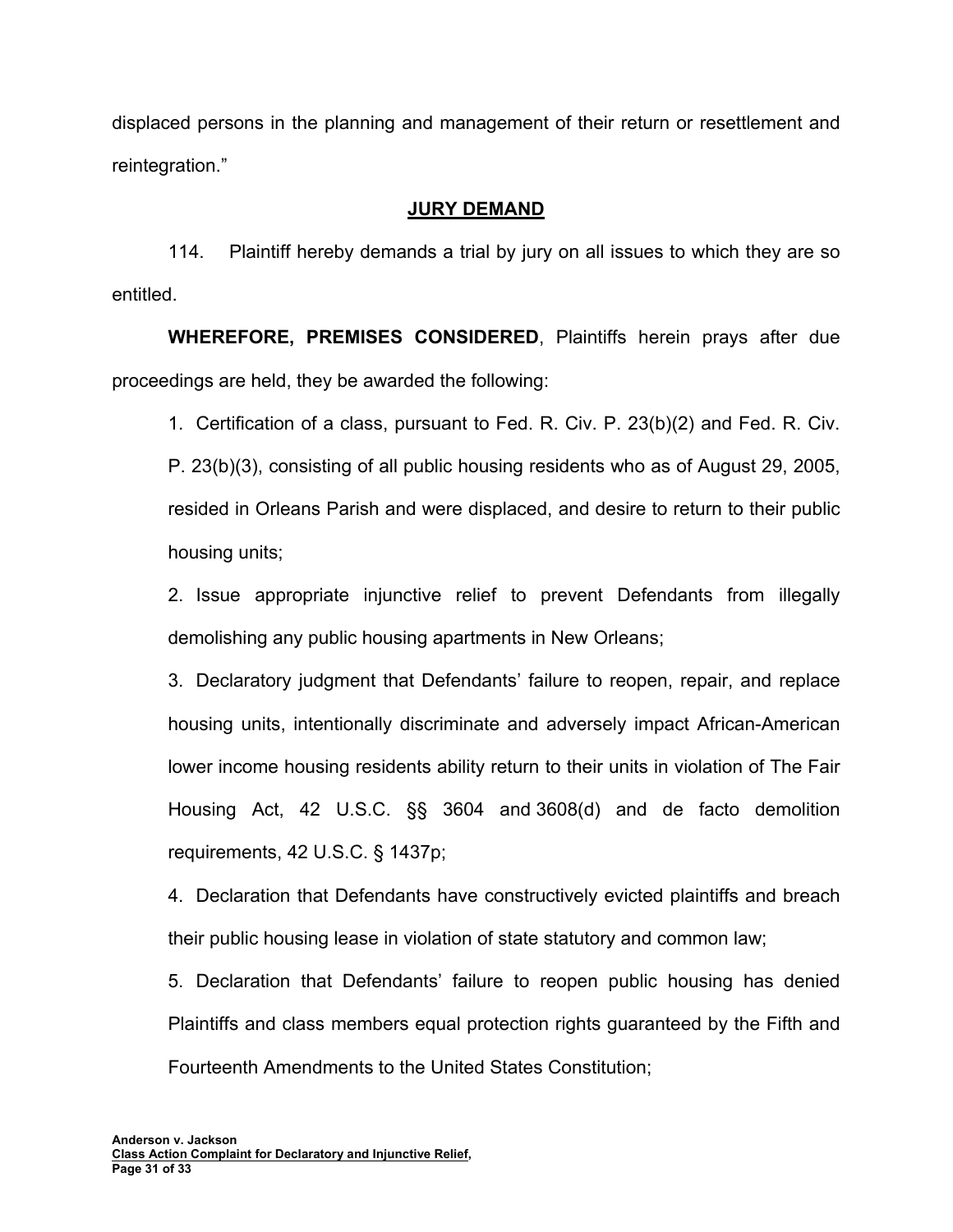6. Entrance of a permanent injunction directing Defendants and their directors, officers, agents, and employees to take all affirmative steps necessary to remedy the effects of the illegal, discriminatory conduct described herein and to prevent similar occurrences in the future;

7. Order to Defendants to cease discriminating against African-American public housing residents;

8. Order to Defendants to reopen habitable public housing units;

9. Order to Defendants to make all needed repairs as soon as practicable so that residents can return;

10. Award of compensatory damages to the individual plaintiffs in an amount to be determined by a jury that would fully compensate them for the economic loss, humiliation, embarrassment, and emotional distress that has been caused by the conduct of the Defendants alleged herein;

11. Award of costs and disbursements associated with the filing and maintenance of this action pursuant to 42 U.S.C. §§ 1988 and 3613(c)(2), including an award of reasonable attorneys' fees; and

12. Grant of such relief that may be allowed by law or in equity.

Date: June 27, 2006

Respectfully submitted:

William P. Quigley, Bar #7769 Loyola University New Orleans School of Law 7214 St. Charles Avenue New Orleans, LA 70118 duprestars@yahoo.com Phone: 504.861.5590

**Anderson v. Jackson Class Action Complaint for Declaratory and Injunctive Relief, Page 32 of 33**